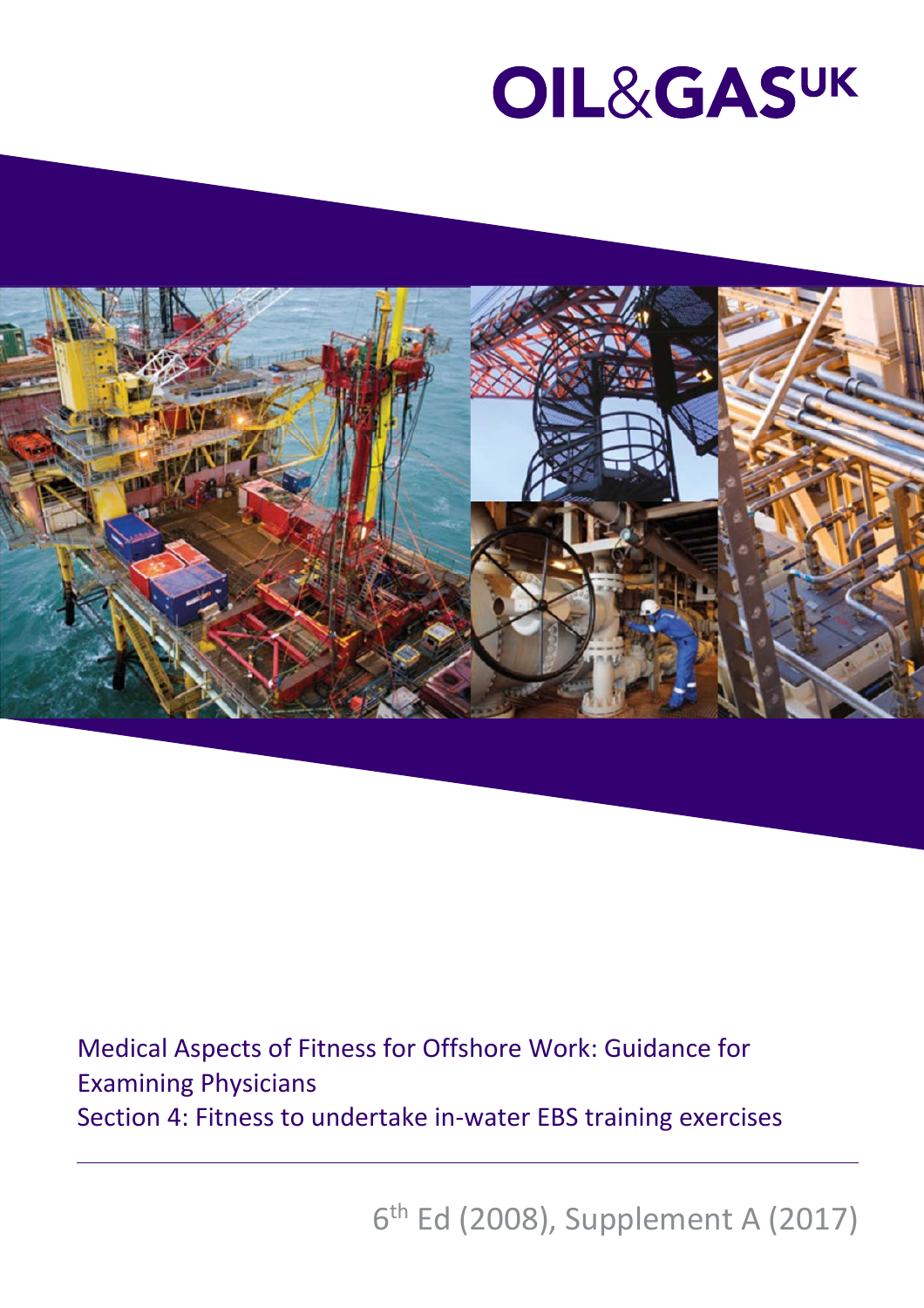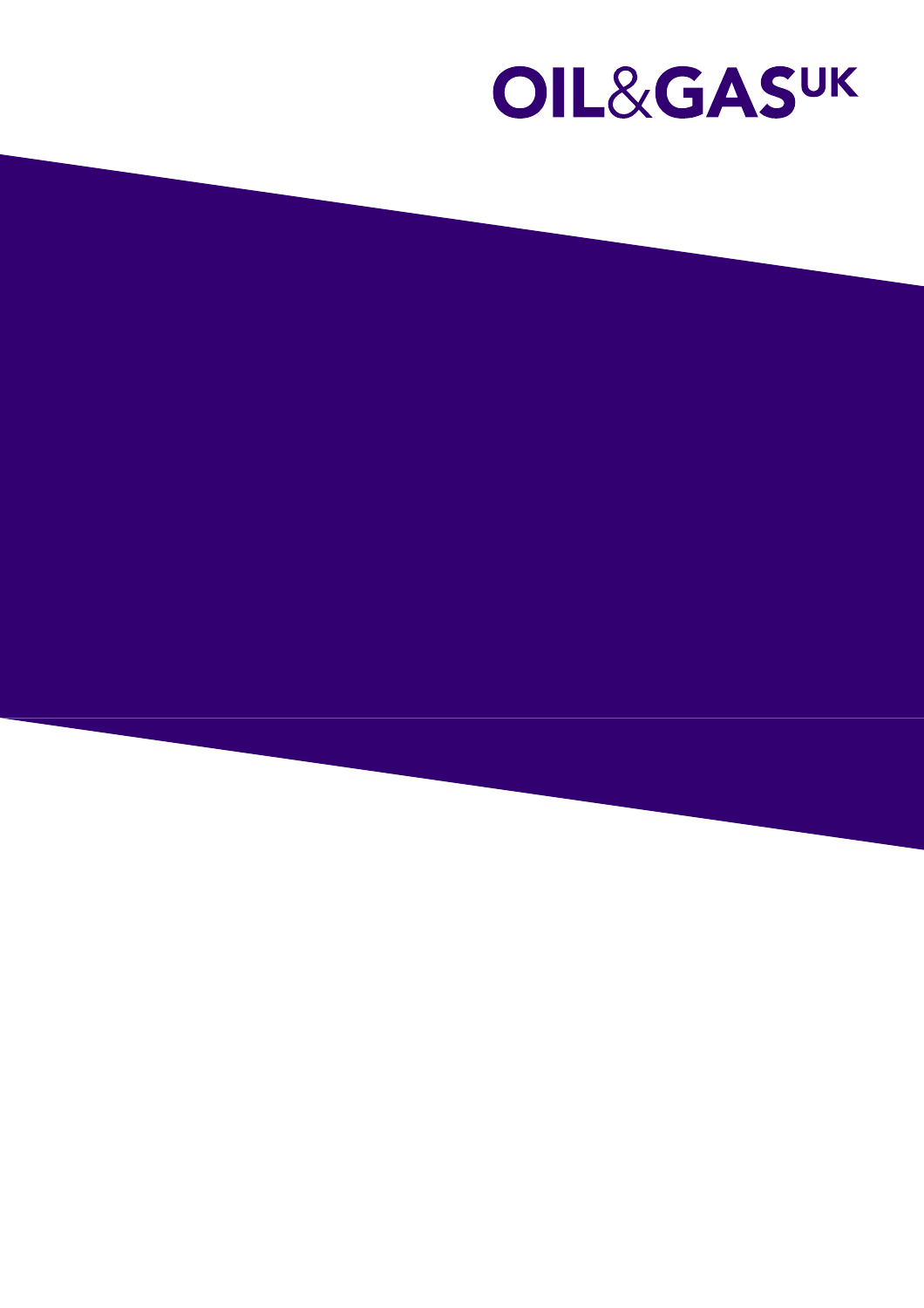

### Foreword

While every effort has been made to ensure the accuracy of the information contained in this publication, neither Oil & Gas UK, nor any of its members will assume liability for any use made of this publication.

All rights reserved. No part of this publication may be reproduced, stored in a retrieval system, or transmitted in any form or by any means, electronic, mechanical, photocopying, recording or otherwise, without prior written permission of the publishers.

Crown copyright material is reproduced with the permission of the Controller of Her Majesty's Stationery Office.

Copyright © 2017 The UK Oil and Gas Industry Association Limited trading as Oil & Gas UK

ISBN: 1 903 003 37 4 PUBLISHED BY OIL & GAS UK

#### London Office:

6th Floor East, Portland House, Bressenden Place, London, SW1E 5BH Tel: 020 7802 2400 Fax: 020 7802 2401

#### Aberdeen Office:

Exchange 2, 3rd Floor, 62 Market Street, Aberdeen, AB11 5PJ Tel: 01224 577250 Fax: 01224 577251

info@oilandgasuk.co.uk

www.oilandgasuk.co.uk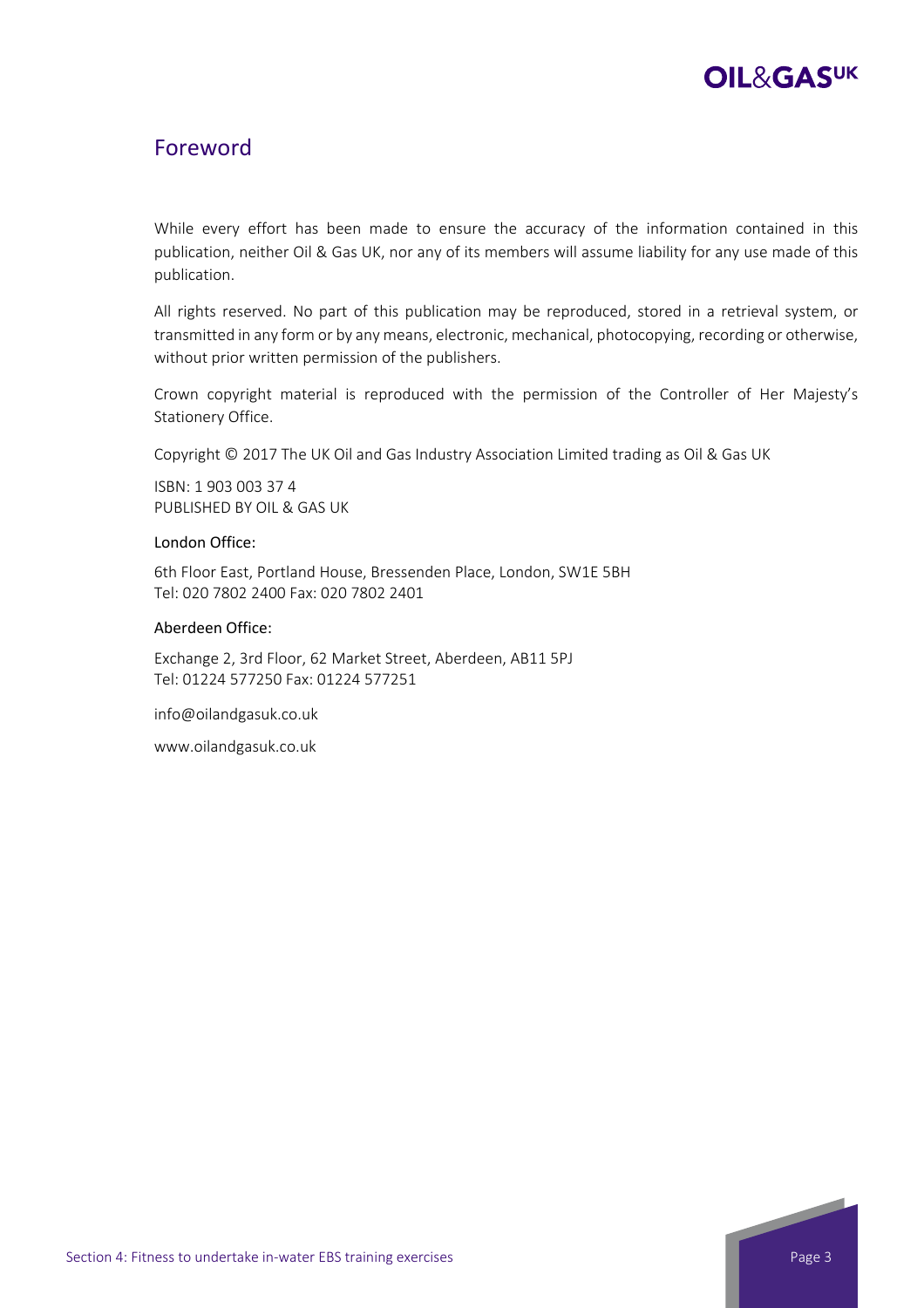

### **Contents**

|                | List of Abbreviations                                                                                        |                                         |    |  |  |
|----------------|--------------------------------------------------------------------------------------------------------------|-----------------------------------------|----|--|--|
| 1              | Introduction                                                                                                 |                                         |    |  |  |
| $\overline{2}$ | <b>Medical Assessment</b><br>Objective of medical assessment<br>2.1<br>Method of assessment<br>$2.2^{\circ}$ |                                         |    |  |  |
| 3              |                                                                                                              | Guidance on specific medical conditions | 9  |  |  |
| 4              | Certification                                                                                                |                                         | 12 |  |  |
| 5              |                                                                                                              | Procedures for those 'unfit to train'   | 13 |  |  |
| 6              | <b>Statistics</b>                                                                                            |                                         | 14 |  |  |
| 7              |                                                                                                              | <b>Process Flowchart</b>                | 15 |  |  |
| 8              |                                                                                                              | Questionnaire                           | 16 |  |  |
| 9              | <b>Advice Notes</b>                                                                                          |                                         | 18 |  |  |
| 10             |                                                                                                              | Fit to Train Certificate Template       | 19 |  |  |
| 11             | Unfit to Train Certificate Template                                                                          |                                         |    |  |  |
| 12             | Webinar                                                                                                      |                                         | 21 |  |  |
|                | 12.1                                                                                                         | Recording                               | 21 |  |  |
|                | 12.2                                                                                                         | <b>Explanatory Notes</b>                | 21 |  |  |
|                | 12.3                                                                                                         | Webinar Q & As                          | 28 |  |  |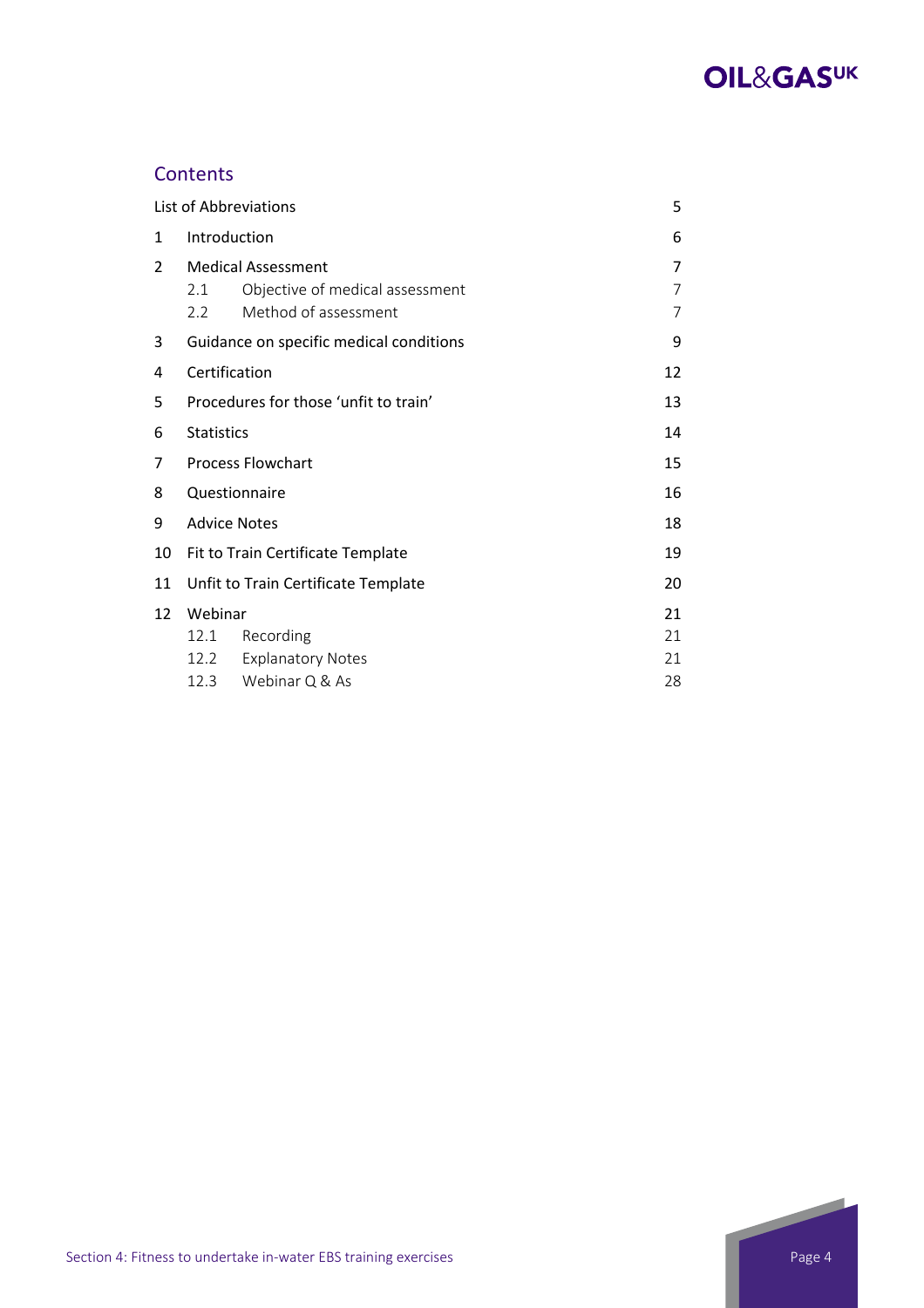

# List of Abbreviations

| Abbreviations    | <b>Definitions</b>                            |
|------------------|-----------------------------------------------|
| <b>BTS</b>       | <b>British Thoracic Society</b>               |
| <b>CAA</b>       | Civil Aviation Authority                      |
| <b>CAP</b>       | Civil Aviation Publication                    |
| <b>CAPP</b>      | Canadian Association of Petroleum Producers   |
| <b>COPD</b>      | Chronic Obstructive Pulmonary Disease         |
| <b>EBS</b>       | <b>Emergency Breathing System</b>             |
| <b>ENT</b>       | Ears, Nose and Throat                         |
| FEV <sub>1</sub> | Forced Expiratory Volume in 1 second          |
| <b>FVC</b>       | <b>Forced Vital Capacity</b>                  |
| <b>HUET</b>      | Helicopter Underwater Escape Trainer          |
| <b>HSE</b>       | Health and Safety Executive                   |
| <b>NICE</b>      | National Institute of Clinical Effectiveness  |
| <b>PSTASS</b>    | Passenger Short Term Air Supply System        |
| <b>SCUBA</b>     | Self Contained Underwater Breathing Apparatus |
| <b>SIGN</b>      | Scottish Intercollegiate Guideline Network    |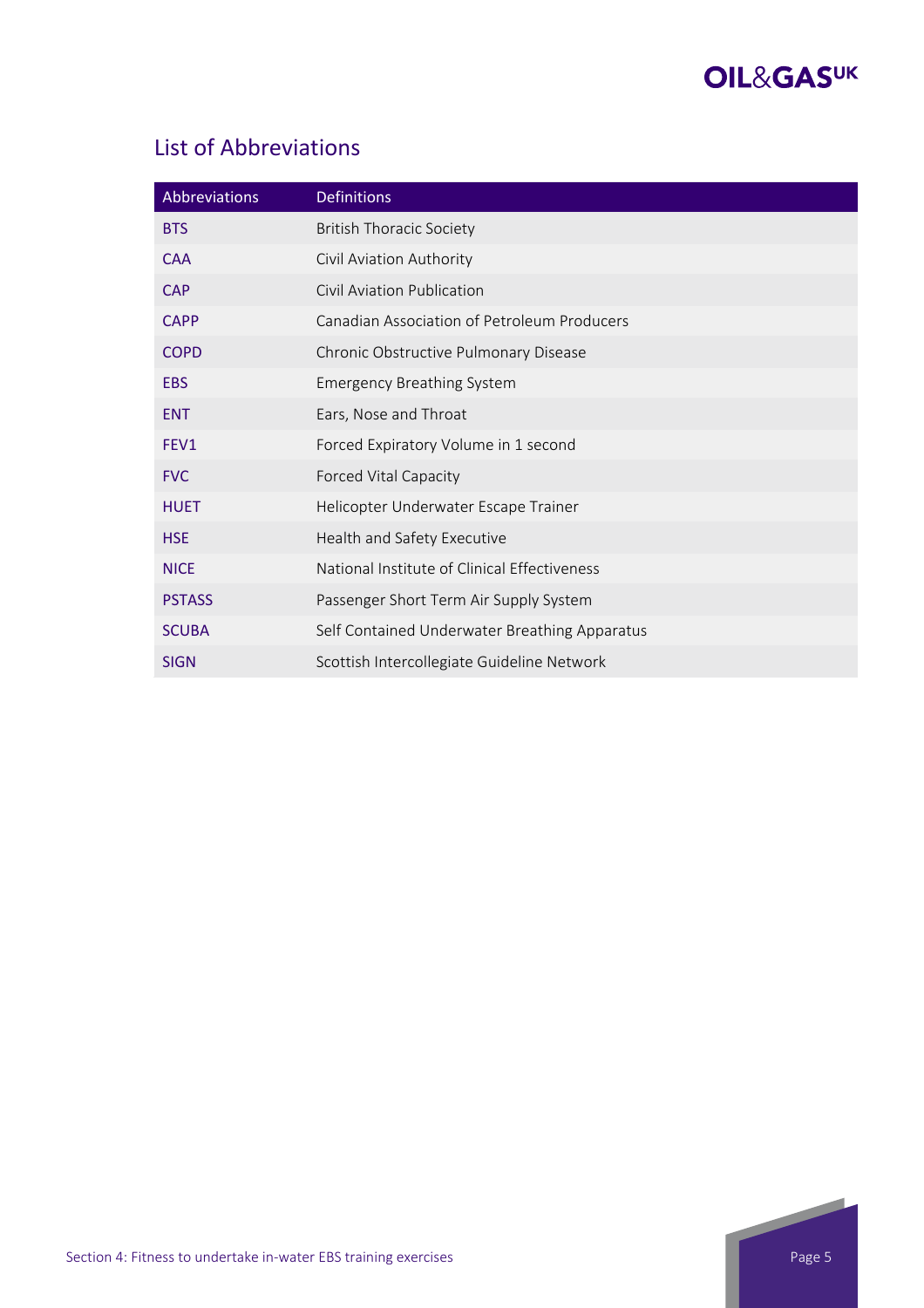

### 1 Introduction

The implementation of in‐water training exercises with compressed‐air emergency breathing apparatus (EBS) for survival course trainees also requires the implementation of a medical assessment of trainees' medical fitness to participate in such training.

Breathing compressed air underwater involves the hazard of barotrauma, but for healthy survival course trainees the risk of this occurring in the circumstances of training is assessed to be very low. A description of the nature of the training exercises and the physics of gas expansion at the shallow depths involved in the training is at paragraph 12.2 of these guidelines.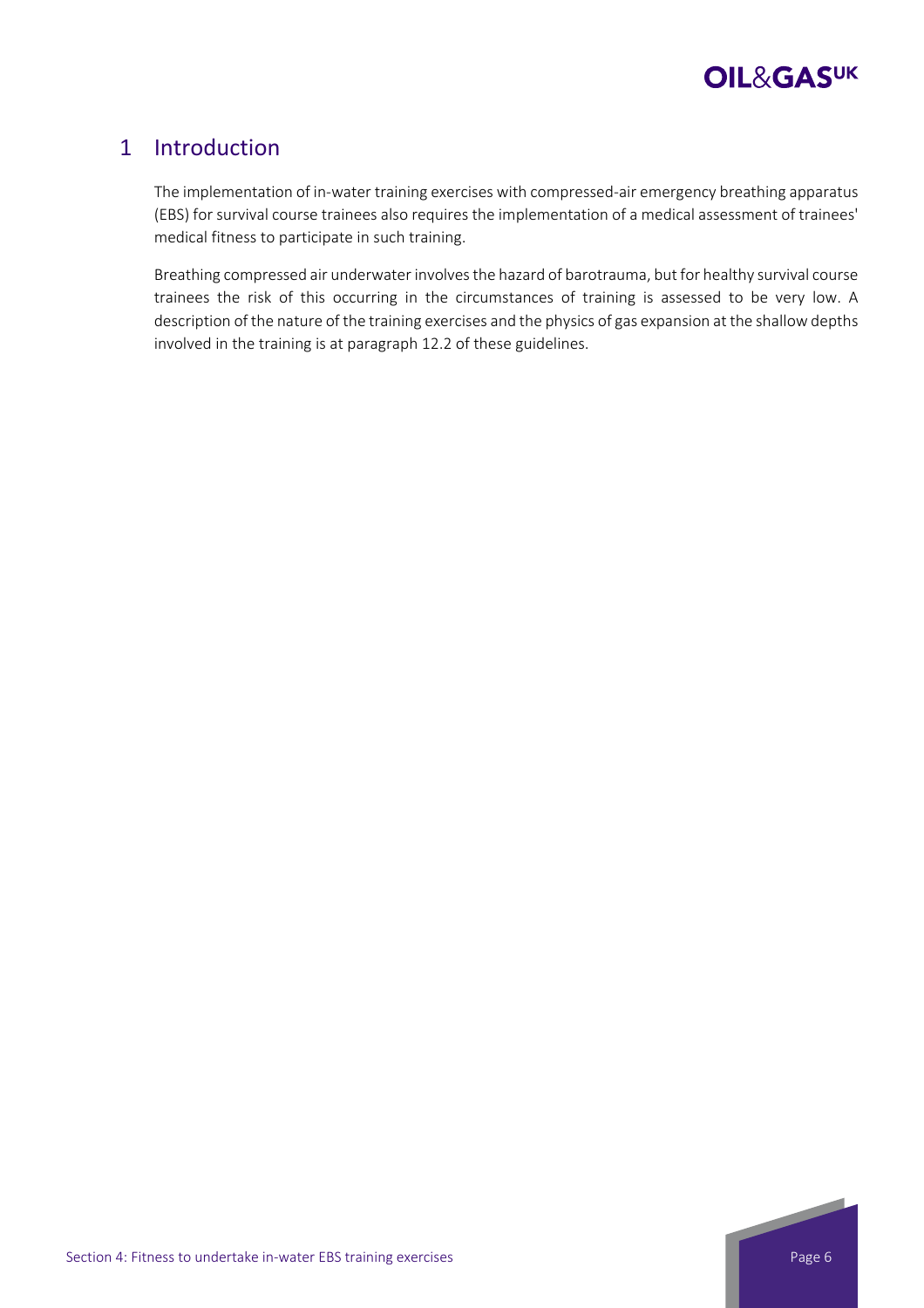### 2 Medical Assessment

### 2.1 Objective of medical assessment

The objective of the fitness for in‐water EBS training is to:

a) ensure trainees have understood the nature of the hazard of barotrauma, that some medical conditions may increase the risk, and the importance of providing an accurate medical history in order to individually assess risk

b) classify trainees as either 'fit' or 'unfit' for in‐water EBS training as simply as possible

c) ensure all trainees have received explanation of risk mitigation measures in general, and that trainees with medical conditions have received personalised risk mitigation advice relevant to their condition.

d) provide documentary confirmation of fitness status, for employers and training providers

### 2.2 Method of assessment

The examinee should complete sections 1 and 2 of the questionnaire (paragraph 8), and any positive answers clarified. At this stage it will be appropriate to discuss the hazard and risk of barotrauma, and ensure the examinee has had sufficient opportunity to provide an accurate medical history. For examinees without any relevant medical history, it will then be possible to explain the risk mitigation measures inherent in the training itself, and then certify fitness to participate in training without need of further tests or physical examination.

For examinees with a history of relevant medical condition(s), physical examination of the respiratory and/or ENT systems, and/or performance of lung function tests where relevant, will be appropriate, unless a clear history of absolute contraindication to training is obtained (in which case the examining doctor may directly certify unfitness for training). The outcome of assessment, given the results of history, relevant examination and test results, will be determined by the guidance on specific conditions at paragraph 3 below.

Where examining doctors suspect a clinical diagnosis relevant to EBS in-water training despite lack of history, they should undertake clinical examination and/or lung function testing and/or other relevant tests as considered appropriate. In some cases this will be sufficient for examining doctors to sufficiently exclude the presence of the suspected diagnosisto be comfortable in certifying fitnessto train; in others, the suspicion of a new clinical diagnosis will either be confirmed, or not confidently excluded. In these circumstances the examining doctor will wish to refer appropriately (according to local arrangements, insurance status of examinee etc.) to either confirm or clarify diagnosis, and to seek clinical information (as per paragraph 3) to enable them to subsequently conclude the assessment. Examinees may be issued confirmation of 'temporarily unfit – pending reports' status if necessary while this takes place.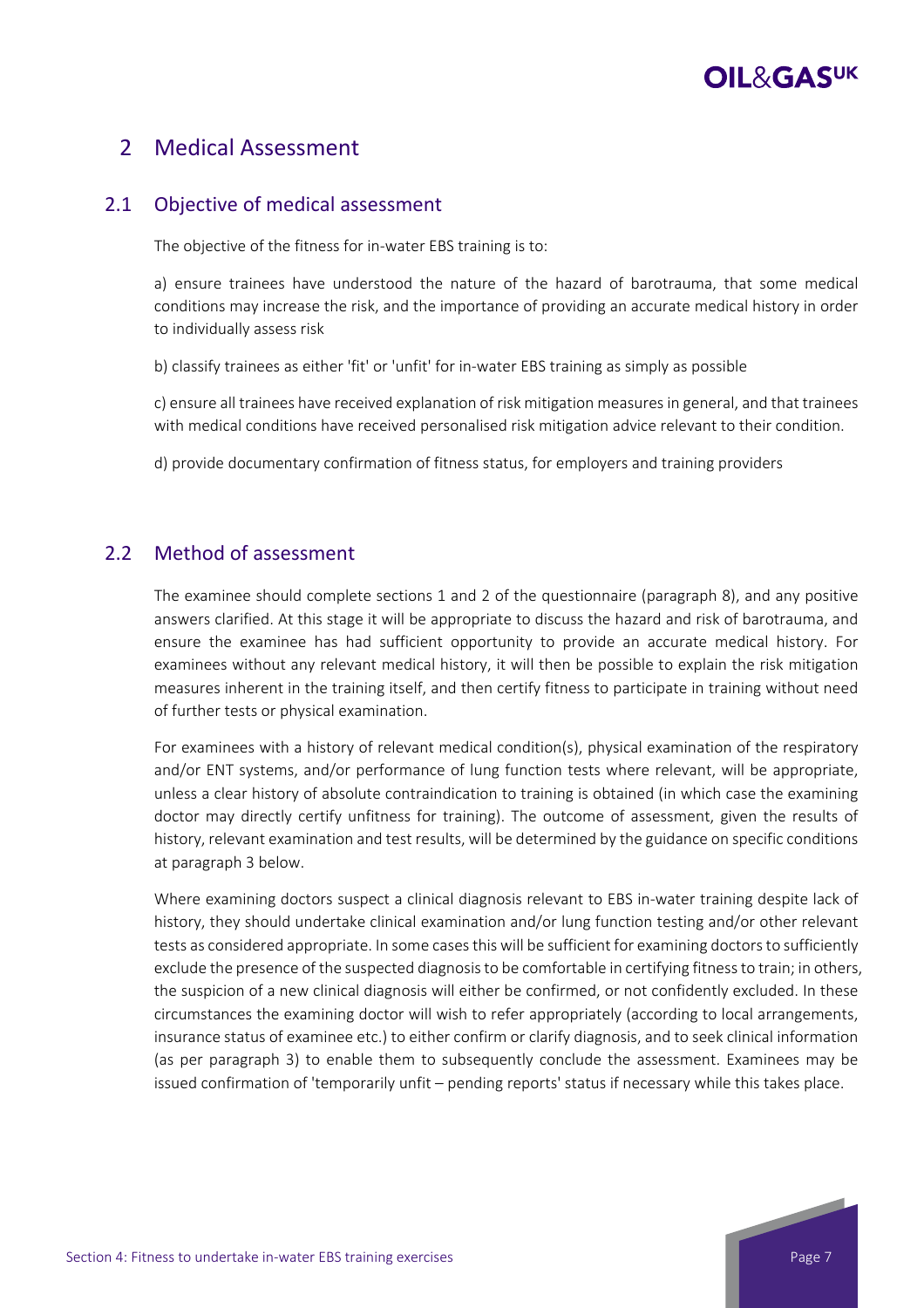

Trainees with asthma or COPD but neverthelessfound fit to train should be provided with the additional risk mitigation advice at paragraph 9.

The assessment process is summarised in the flowchart at paragraph 7.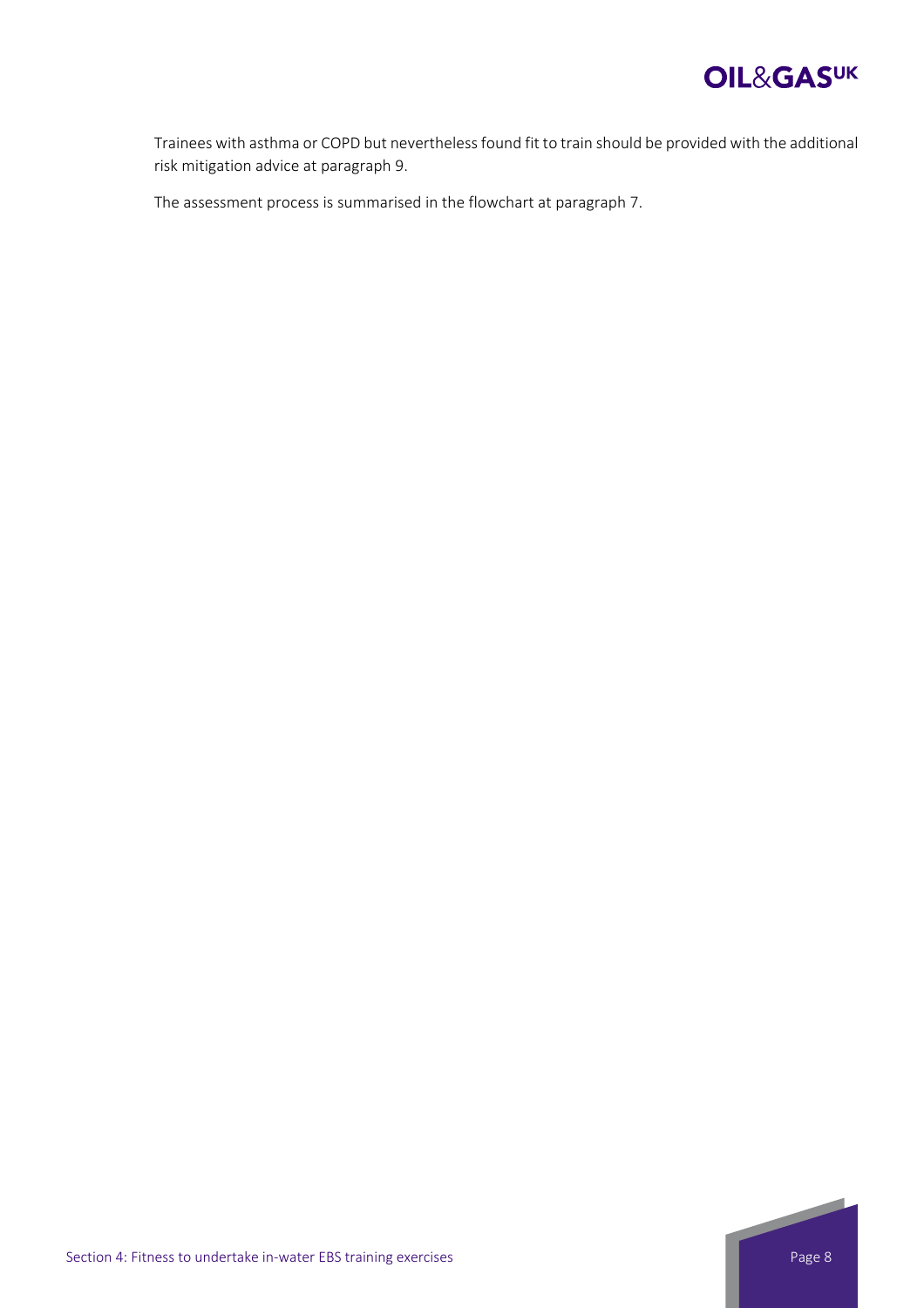### 3 Guidance on specific medical conditions

### *Asthma*

Approximately 8% of examinees may be expected to give a history of current asthma, and a further 3% of resolved past asthma. A history of resolved childhood asthma may be disregarded for in‐water EBS training. For examinees with current asthma, any history of symptoms in circumstances similar to those of survival pool training, such as during swimming or indeed during previous 'dry' EBS training should be sought.

The chest should be examined to confirm absence of wheeze where a history of good control is given. Lung function testing (FEV1) should be performed.

Examinees with asthma will be unfit for training if any one or more of the following are found:

a) recent (within past three months) severe exacerbation (e.g. hospital admission)

b) FEV1 less than 60% of predicted

c) Examinee is at 'high-dose therapies' or 'continuous or frequent use of oral steroids' steps of BTS/SIGN guideline 153, 2016 (Ref 1) (figure 2 on page 78, and table 9 on pages 70/71 are particularly relevant).

d) Wheeze is precipitated by exercise, cold or emotion of the nature/degree to be encountered in training, despite treatment.

### *Chronic Obstructive Pulmonary Disease (COPD)*

COPD islikely to be uncommonly stated as a known diagnosis by examinees(approximately 1%) but may be more commonly suspected by examining doctors. NICE clinical guideline cg101 (23 June 2010) (Ref 2) provides a useful reference point for examining doctors wishing advice on assessment of a suspected new diagnosis. Of particular note is that the diagnosis should not be made on a single diagnostic test or criteria, but on a combination of history, examination and spirometry.

Examining doctors considering a strategy of performing 'routine' spirometry on all examinees in an effort to 'find undiagnosed cases' would in effect be screening for COPD, and should ensure that they are aware of the expected prevalence of COPD in the particular population they intend to test, the sensitivity and specificity of the cut-off values of spirometric variables they choose to consider indicative of COPD, and the positive predictive value and other screening test characteristics of the screening strategy they are considering.

Examinees with an established or 'confirmed after clinical suspicion' diagnosis of COPD should be considered fit for training if their FEV1 is 50% or greater of predicted, i.e. if they are no worse than 'stage 2, moderate' on the NICE 101 (2010) guideline. Examinees should be considered unfit if FEV1 is less than 50% of predicted, i.e. if they are at 'stage 3, severe' or worse on the NICE 101 guideline.

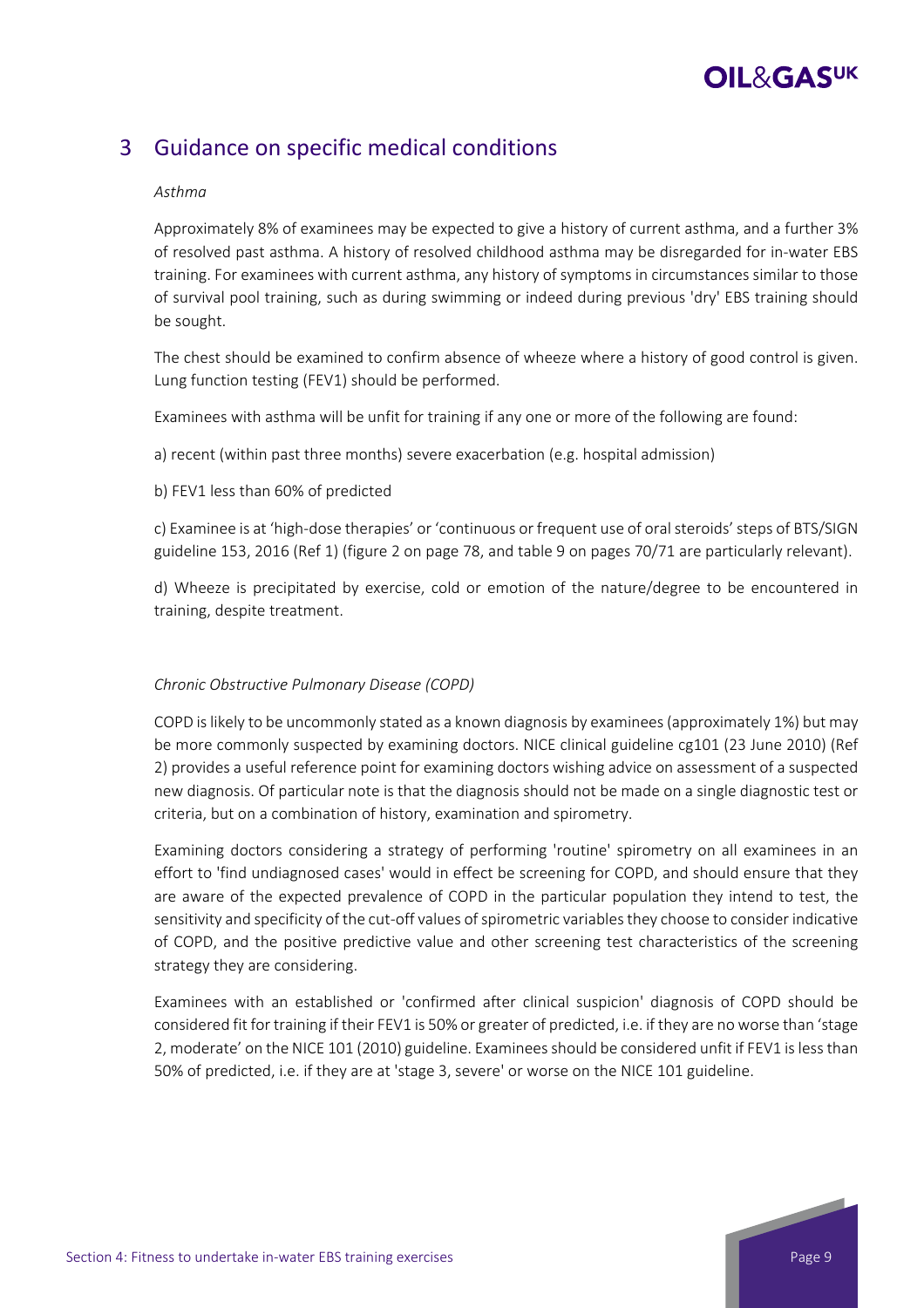

#### *Spontaneous pneumothorax*

A history of spontaneous pneumothorax is likely in lessthan 1% of examinees, butshould be considered an **absolute contraindication** to in-water EBS training, unless treated by bilateral pleurectomy, in which case examining doctors should seek advice in the first instance from the treating clinician. Bilateral pleurectomy is a significant surgical procedure and is unlikely to be justified solely as a means to achieve eligibility for in‐water EBS training.

### *Traumatic pneumothorax (including post‐thoracotomy)*

Examinees should be considered fit for training unless there are indications that there were lasting complications of surgery or injury, recovery has been abnormal or incomplete, and/or there is residual lung function impairment.

#### *Sarcoidosis*

Sarcoidosis is likely to be uncommon (less than 1%) in examinees. Unless the clinical manifestations include effects on other organ systemssufficient to lead to a finding of unfitnessfor offshore work, most cases are likely to be coincidental findings on chest x‐rays for other purposes. Such cases should be considered fit for training if there is no requirement for clinical treatment. Examinees will be unfit for training if their sarcoidosis requires treatment (most likely with steroids).

#### *Cystic fibrosis*

Pulmonary cystic fibrosis is likely to be encountered in approximately 0.1% of examinees or fewer, and should be considered an absolute contraindication to EBS in-water training.

#### *Pulmonary fibrosis*

Pulmonary fibrosis is likely to be only rarely encountered among examinees, and may well render an examinee unfit for offshore work due to effects on exercise tolerance. Those with a diagnosis of pulmonary fibrosis and sufficient exercise tolerance to be generally fit for offshore work should be considered fit for training if FVC is 50% or greater of predicted, and unfit if FVC is less than 50% of predicted.

#### *(Known) Lung bullae or cysts*

Should be considered an absolute contraindication to in-water EBS training.

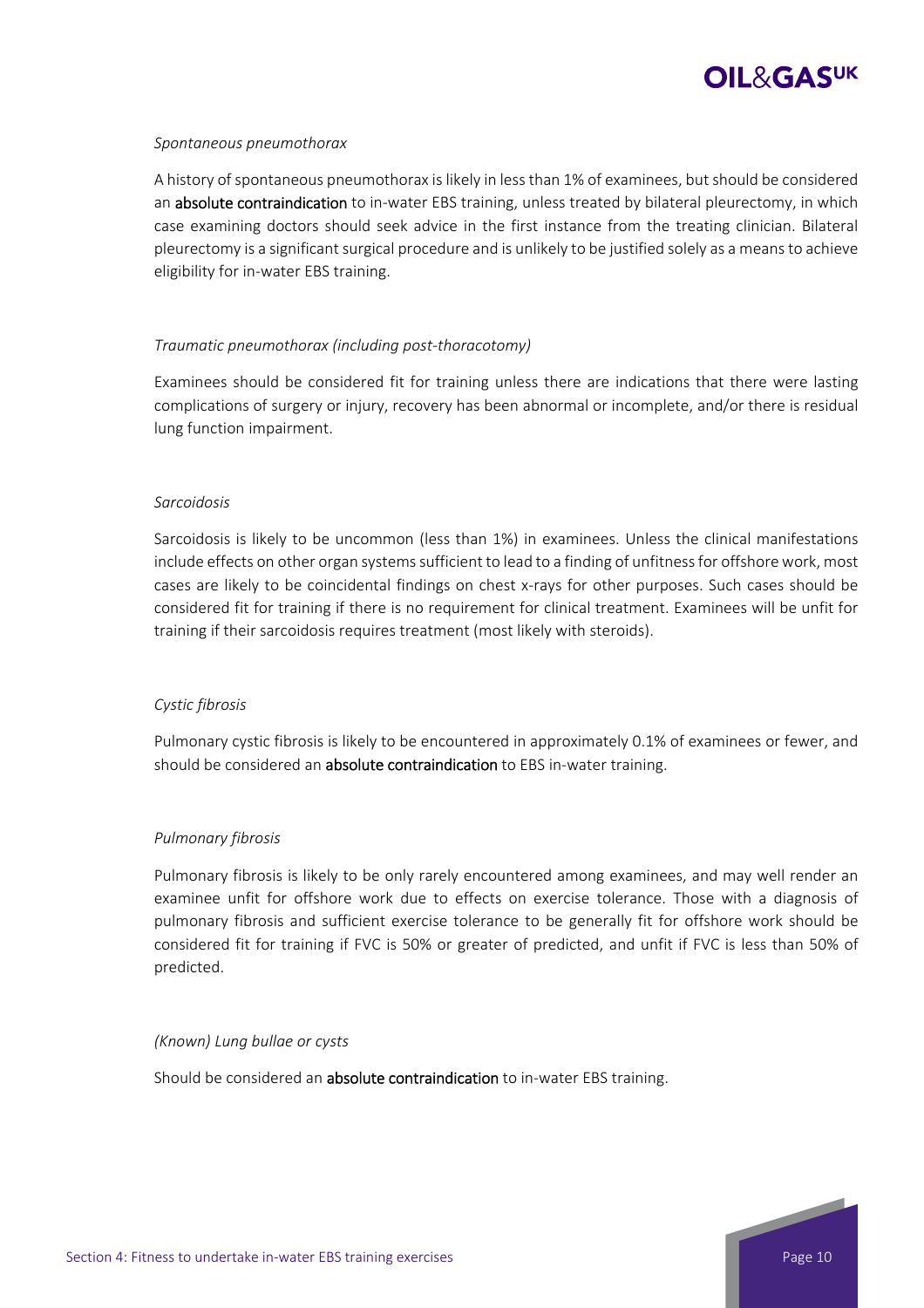

### *Pulmonary Tuberculosis*

This is an unlikely diagnosis in the UK population of examinees, but those with a history of pulmonary TB will be fit for training once clinically recovered, with evidence of normal lung function and chest x‐ ray.

#### *ENT conditions*

The pressure changes at the depths of in-water EBS training are unlikely to cause any major clinical ENT effects. Trainees encountering difficulty in clearing their ears at the shallowest depth exercises should be identified before proceeding to 'deeper' exercises, and those with acute upper respiratory infections/conditions should be identified by training centre fitness-to-train enquiries 'on the day'.

Persons with a tracheostomy or incompetent larynx will be unable to participate in survival training pool exercises generally and should not be encountered in EBS training.

Persons with an acute perforated tympanic membrane will be unfit to train until it has healed/resolved. Those with a chronic perforated tympanic membrane will be unfit to train if they have been advised by their treating clinician to avoid water immersion and/or diving.

Those with a history of nasal obstruction, mastoid surgery, chronic ear disease, or chronic nasal/sinus conditions, Meniere's disease or other vertiginous condition, should be considered unfit to train if they have been advised by their treating clinician to avoid water immersion and/or diving.

#### *Other miscellaneous conditions*

This guidance cannot cover every possible medical circumstance that examining doctors may encounter. Rare, 'small print' conditions (such as non-immersion pulmonary oedema, related to vigorous physical activity, or some immersion-related disturbed physiological states) may exceptionally be encountered by examining doctors. Such cases will generally have been given advice to avoid diving, swimming, and/or immersion in water, and this advice would rule out participation in in-water EBS training. Similarly, some examinees may have no clinical contraindication to in‐water training, but may find the very low risk of barotrauma psychologically intolerable – in such cases they should be certified unfit to train (on the basis of being 'psychologically unsuited').

#### Ref 1: SIGN 153. British guideline on management of asthma. September 2016

Ref 2: NICE clinical guideline cg101. Chronic obstructive pulmonary disease in over 16s: diagnosis and management. 23<sup>rd</sup> June 2010.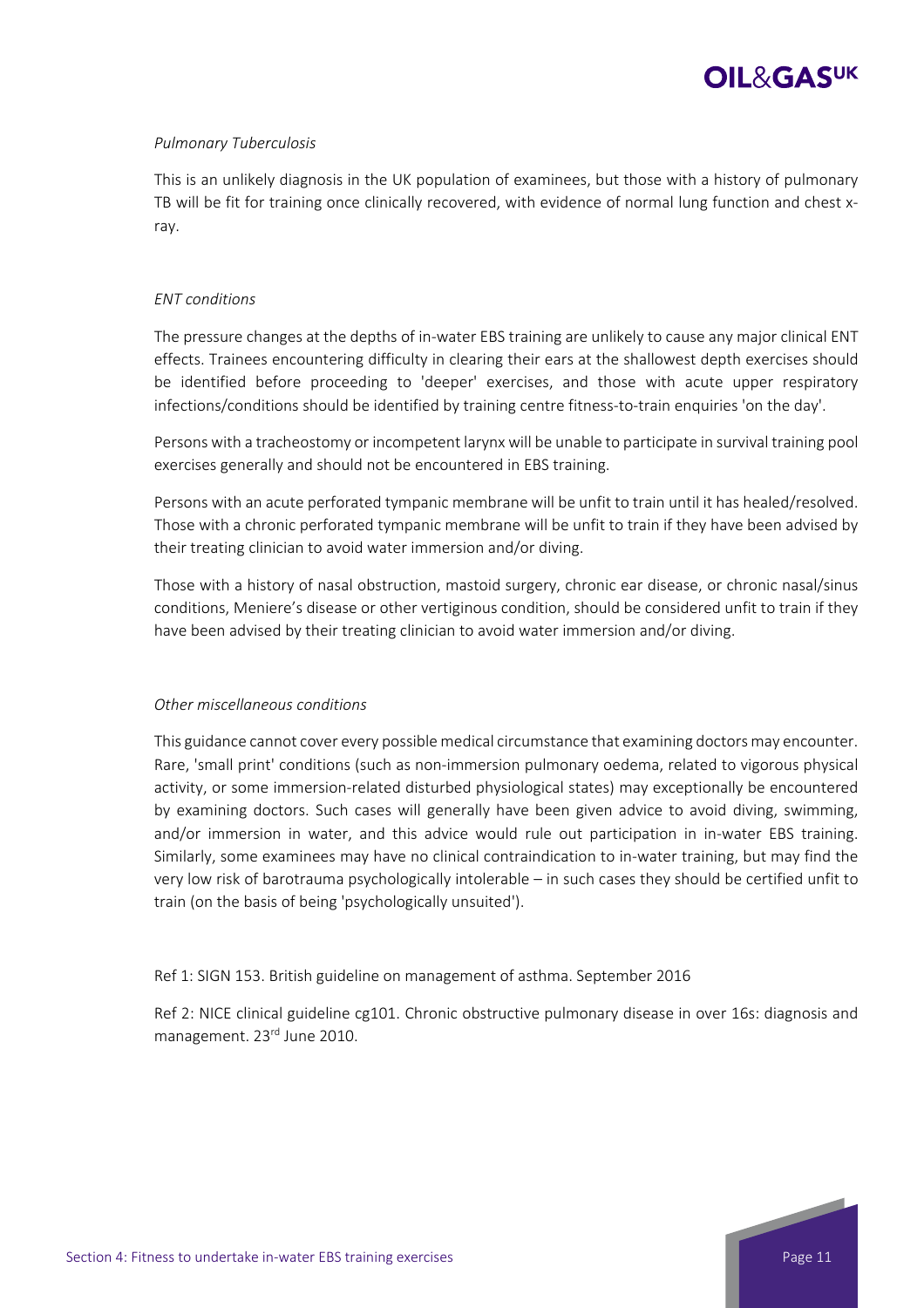

### 4 Certification

The certificate templates at paragraphs 10 (Fit to train) and 11 (Unfit to train) should be used, and the appropriate certificate issued following conclusion of the assessment.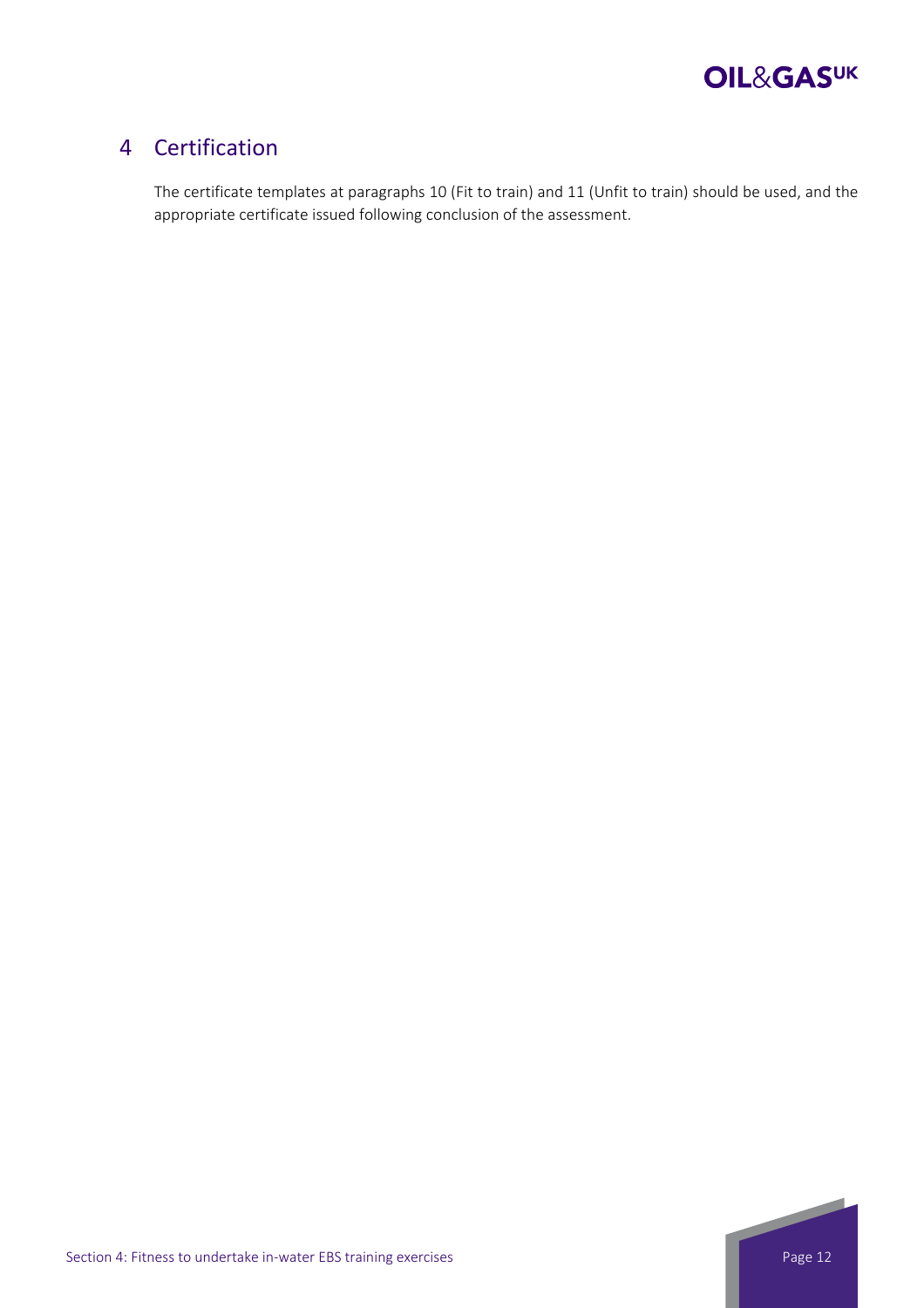

### 5 Procedures for those 'unfit to train'

It is understood that examinees found unfit for in-water EBS training (of which it is expected there will be very few) will likely be permitted to complete survival training by 'dry' EBS training exercises only. This implies that the occupational consequences of being found unfit to train should not be severe. It is not therefore thought necessary to establish an 'appeal' procedure for those unfit to train. However, examinees who contend unacceptably severe occupational consequences of being found unfit to train may contact Oil & Gas UK to request an 'exceptional circumstances' review of their case: this would involve seeking the opinion of a doctor specifically experienced in diving medicine (of which there are few in UK practice) and should not be expected to result in a change of fitness certification where a diagnosis and assessment findings in accordance with paragraph 3 of this guidance has been established. It is only likely to be relevant to unusual or 'small print' clinical presentations, and examining doctors should not in any circumstances routinely advise examinees found unfit to train to 'appeal' to Oil & Gas UK.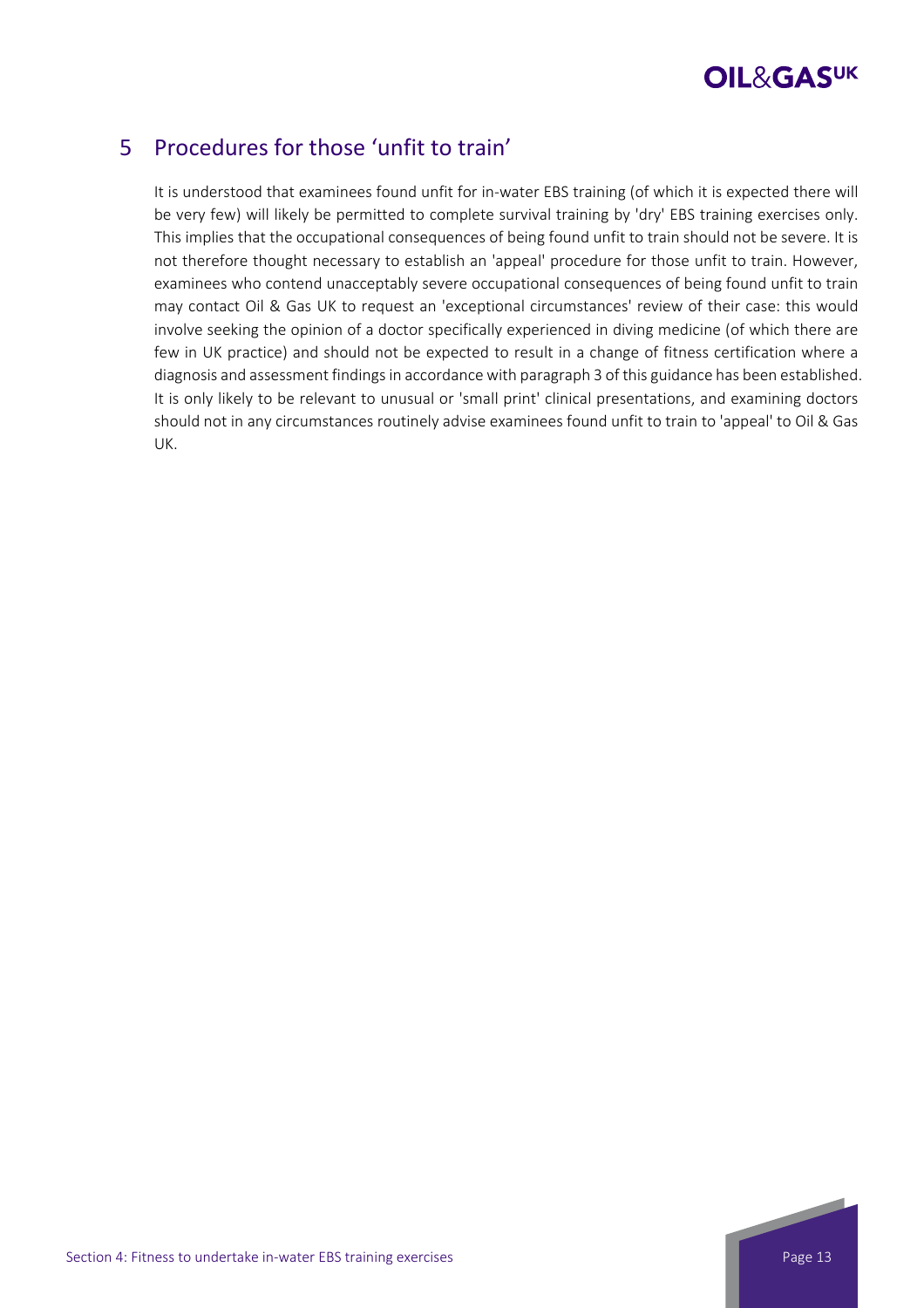

### 6 Statistics

Examining doctors should be prepared to submit statistics on number of assessments performed, outcomes, and reasons for any unfit to train outcomes. The data required will be:

- a) Total number of assessments
- b) Number found 'fit to train' (by age group and gender)
- c) Number found 'unfit to train' (by age group and gender)
- d) Number found 'temporarily unfit while pending further assessment') (by age group and gender)
- e) Reason(s) (i.e. nature of clinical condition) for finding of unfit to train (by age group and gender)

A suitable template for recording and returning the information is below (complete a separate table for each gender):

|                             | Total | $20$ | $20 - 29$ | 30-39 | 40-49 | 50-59 | $60+$ |
|-----------------------------|-------|------|-----------|-------|-------|-------|-------|
| A. Fit                      |       |      |           |       |       |       |       |
| Unfit<br>В.                 |       |      |           |       |       |       |       |
| C. Temporarily unfit        |       |      |           |       |       |       |       |
| C (i) of which later fit    |       |      |           |       |       |       |       |
| C (ii) of which later unfit |       |      |           |       |       |       |       |

Examining doctors should be prepared to submit statistics on outcomes of fitness for in‐water EBS training assessments along with statistical returns of outcome of Oil and Gas UK medical assessments at annual renewal of registration.

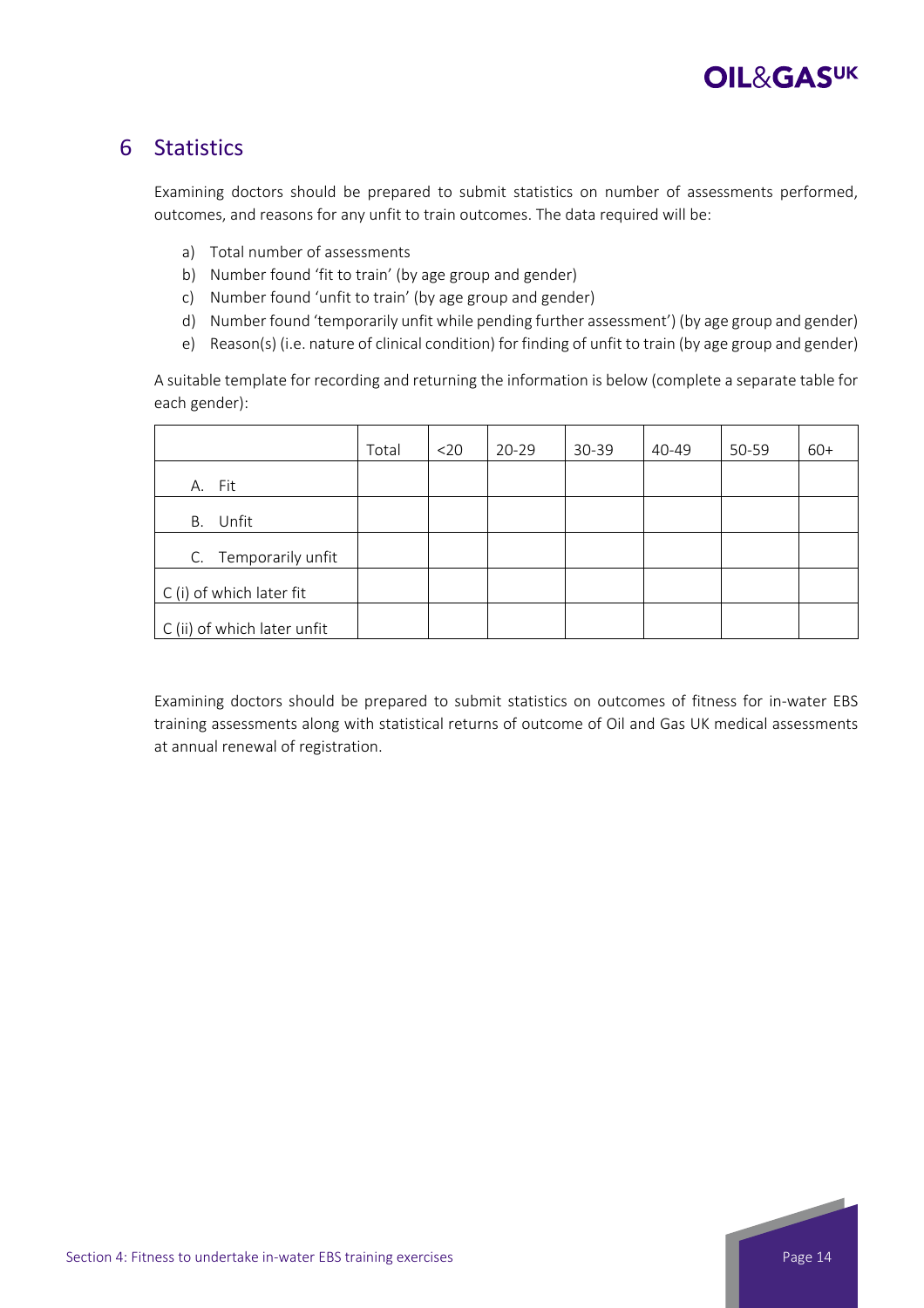

## 7 Process Flowchart

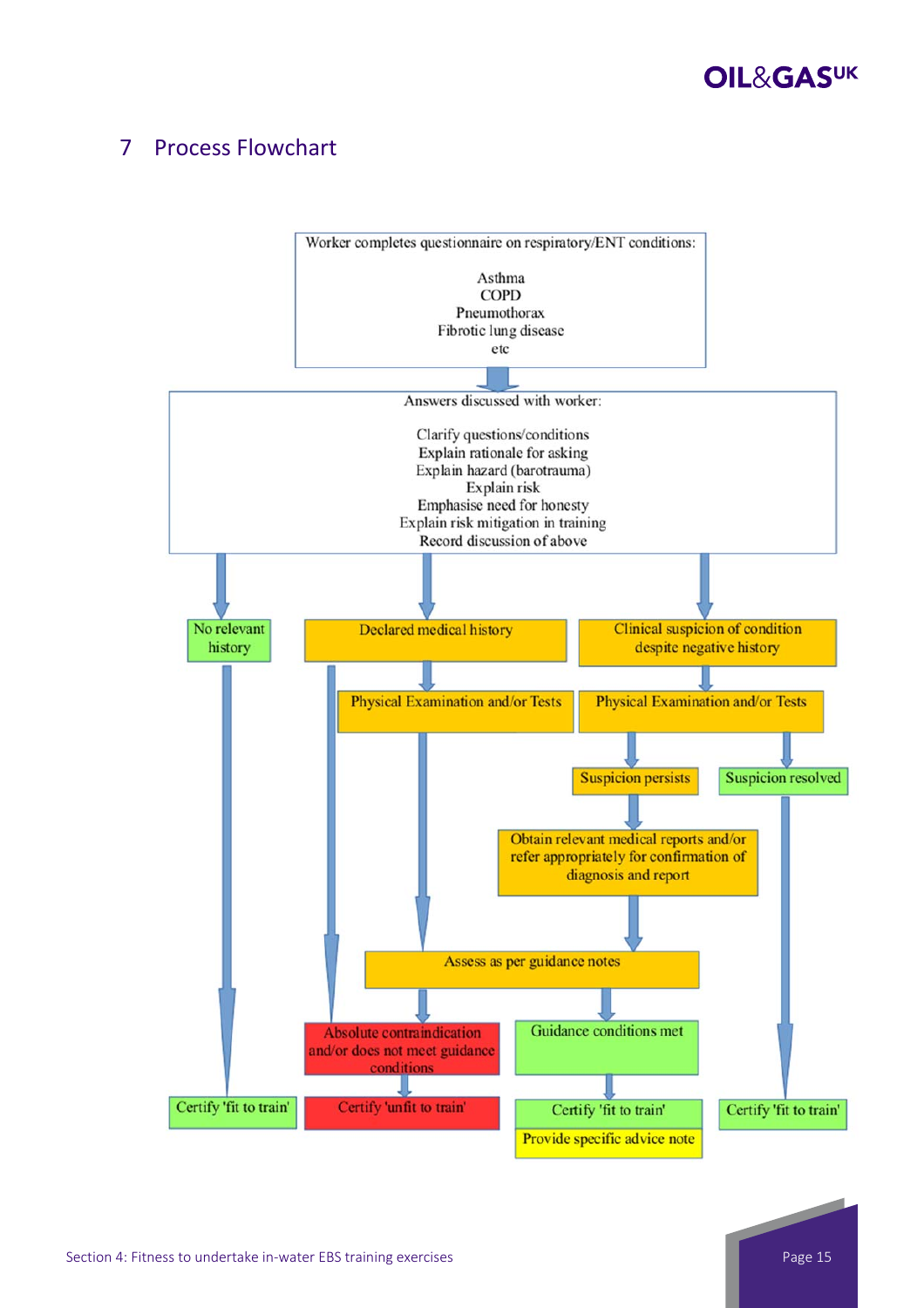

### 8 Questionnaire

#### Assessment of Fitness for in-water training using Category A PSTASS Emergency Breathing Equipment

Instructions: Examinee - Complete sections 1 and 2. Give form to examining doctor. OGUK Doctor - Complete sections 3 to 6.

| Section 1 - About You |        |  |  |  |  |  |
|-----------------------|--------|--|--|--|--|--|
| Forename(s)           | Sumame |  |  |  |  |  |
| Date of Birth:        |        |  |  |  |  |  |
| Address:              |        |  |  |  |  |  |
| Your GP:              |        |  |  |  |  |  |
| Your Employer:        |        |  |  |  |  |  |
| Your Job Title:       |        |  |  |  |  |  |

| Section 2 - Your medical history:                                                                                                                |     |    |
|--------------------------------------------------------------------------------------------------------------------------------------------------|-----|----|
|                                                                                                                                                  |     |    |
| Have you had in the past, or do you currently have, any of the following:                                                                        | Yes | No |
| Spontaneous pneumothorax (collapsed lung)                                                                                                        |     |    |
| Traumatic pneumothorax                                                                                                                           |     |    |
| Asthma                                                                                                                                           |     |    |
| Reactive Airways Disease                                                                                                                         |     |    |
| COPD (chronic obstructive pulmonary disease)                                                                                                     |     |    |
| Emphysema                                                                                                                                        |     |    |
| Sarcoidosis                                                                                                                                      |     |    |
| <b>Tuberculosis</b>                                                                                                                              |     |    |
| Pulmonary Fibrosis                                                                                                                               |     |    |
| <b>Cystic Fibrosis</b>                                                                                                                           |     |    |
| Lung Bullae or Cysts                                                                                                                             |     |    |
| Chest or 'open-heart' surgery                                                                                                                    |     |    |
| Any other chest or lung disease                                                                                                                  |     |    |
| Lung problems related to vigorous physical activity and/or immersion in water (including but not limited to non-<br>immersion pulmonary oedema)? |     |    |
|                                                                                                                                                  |     |    |
| Are you currently using (or have you had to use in the past) inhalers/puffers for asthma, COPD or chest infections?                              |     |    |
| Are you currently using any medications for a persisting ear nose or throat condition (do not include common cold<br>or hayfever)                |     |    |
|                                                                                                                                                  |     |    |
| Have you been advised to avoid swimming/immersion of your ears in water?                                                                         |     |    |
| Have you been advised to avoid diving because of any problem related to your ears, nose, sinuses or throat?                                      |     |    |
|                                                                                                                                                  |     |    |
| Brief details of 'yes' answer(s):                                                                                                                |     |    |
|                                                                                                                                                  |     |    |
|                                                                                                                                                  |     |    |
|                                                                                                                                                  |     |    |
|                                                                                                                                                  |     |    |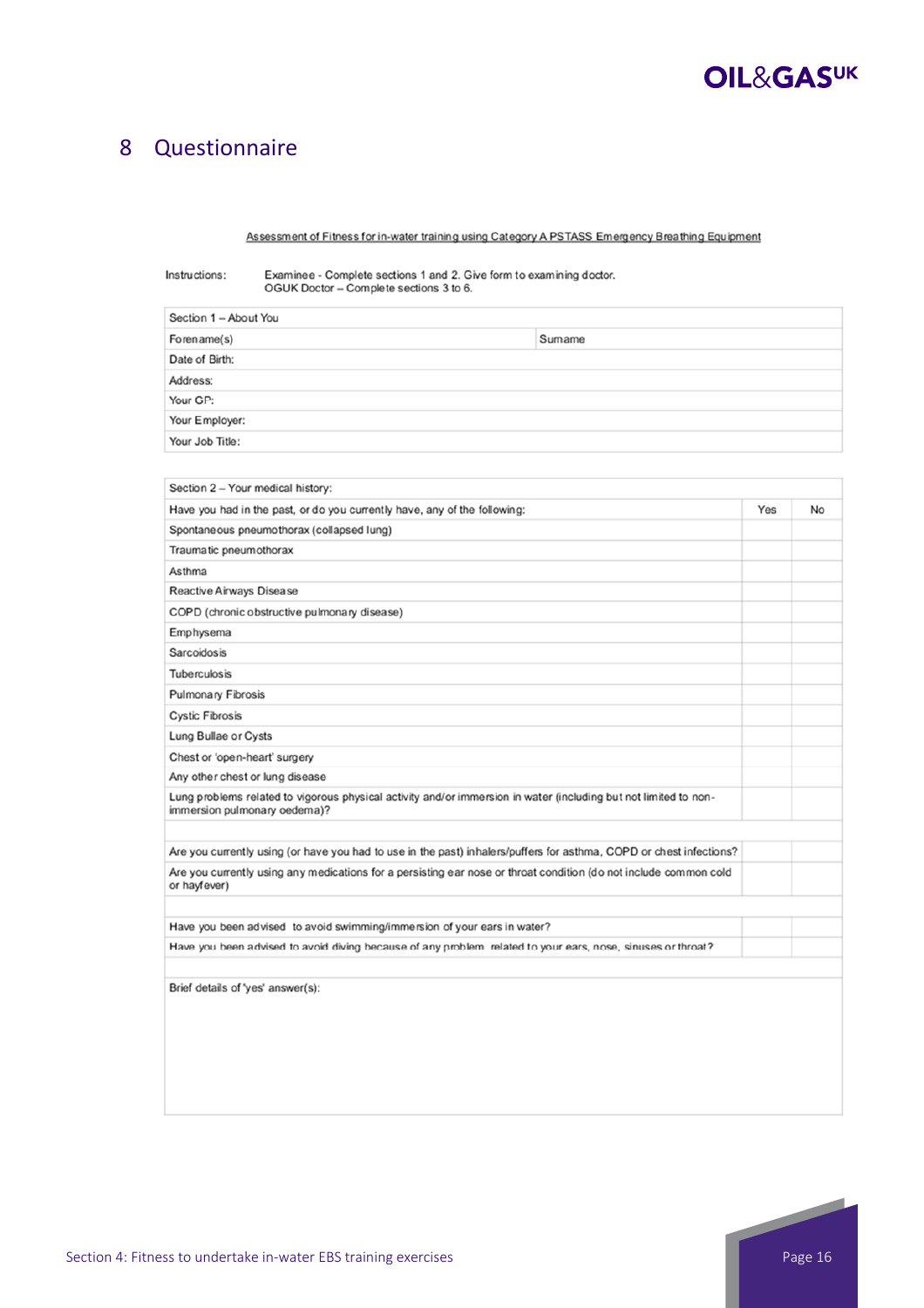

| Section 3 - Examining Doctor notes on positive answers at section 2 (if relevant) |  |  |  |  |  |  |
|-----------------------------------------------------------------------------------|--|--|--|--|--|--|
|                                                                                   |  |  |  |  |  |  |
|                                                                                   |  |  |  |  |  |  |
|                                                                                   |  |  |  |  |  |  |
|                                                                                   |  |  |  |  |  |  |
|                                                                                   |  |  |  |  |  |  |
|                                                                                   |  |  |  |  |  |  |
|                                                                                   |  |  |  |  |  |  |
|                                                                                   |  |  |  |  |  |  |
|                                                                                   |  |  |  |  |  |  |
|                                                                                   |  |  |  |  |  |  |

| Section 4 - Clinical Examination (if indicated) | Indicated / Not indicated |                        |  |
|-------------------------------------------------|---------------------------|------------------------|--|
| i) Chest                                        | Normal                    | Abnomal (give details) |  |
| ii) Ears, Nose and Throat                       | Normal                    | Abnomal (give details) |  |
| iii) Other (if relevant)                        | Normal                    | Abnomal (give details) |  |

| Section 5 - Results of Spirometry (if indicated) |  |                         |  |                                                  | Indicated / Not indicated |   |
|--------------------------------------------------|--|-------------------------|--|--------------------------------------------------|---------------------------|---|
| Measured FEV1                                    |  | litres   Predicted FEV1 |  | litres   Measured FEV1 as<br>% of Predicted FEV1 |                           | % |
| Measured FVC                                     |  | litres Predicted FVC    |  | litres   Measured FVC as %<br>of Predicted FVC   |                           | % |

| Section 6 - Review of Information and Conclusion                                                                                                                                                                                            |                                                 |                      |             |       |  |  |  |  |  |
|---------------------------------------------------------------------------------------------------------------------------------------------------------------------------------------------------------------------------------------------|-------------------------------------------------|----------------------|-------------|-------|--|--|--|--|--|
|                                                                                                                                                                                                                                             | Circle one:                                     |                      |             |       |  |  |  |  |  |
| Α.                                                                                                                                                                                                                                          | Fit for in-water PSTASS EBS training            |                      |             |       |  |  |  |  |  |
| В.                                                                                                                                                                                                                                          | Temporarily unfit for PSTASS EBS training       |                      |             |       |  |  |  |  |  |
| C.                                                                                                                                                                                                                                          | Indefinitely unfit for in-water PSTASS training |                      |             |       |  |  |  |  |  |
| Notes:<br>I confirm that the hazard and risk of barotrauma in in-water EBS training exercises, the need for an accurate medical history from the<br>examinee, and relevant risk mitigation measures, have been discussed with the examinee. |                                                 |                      |             |       |  |  |  |  |  |
|                                                                                                                                                                                                                                             | Doctor signature:                               | Oil& Gas UK PIN No.: | GMC Reg No: | Date: |  |  |  |  |  |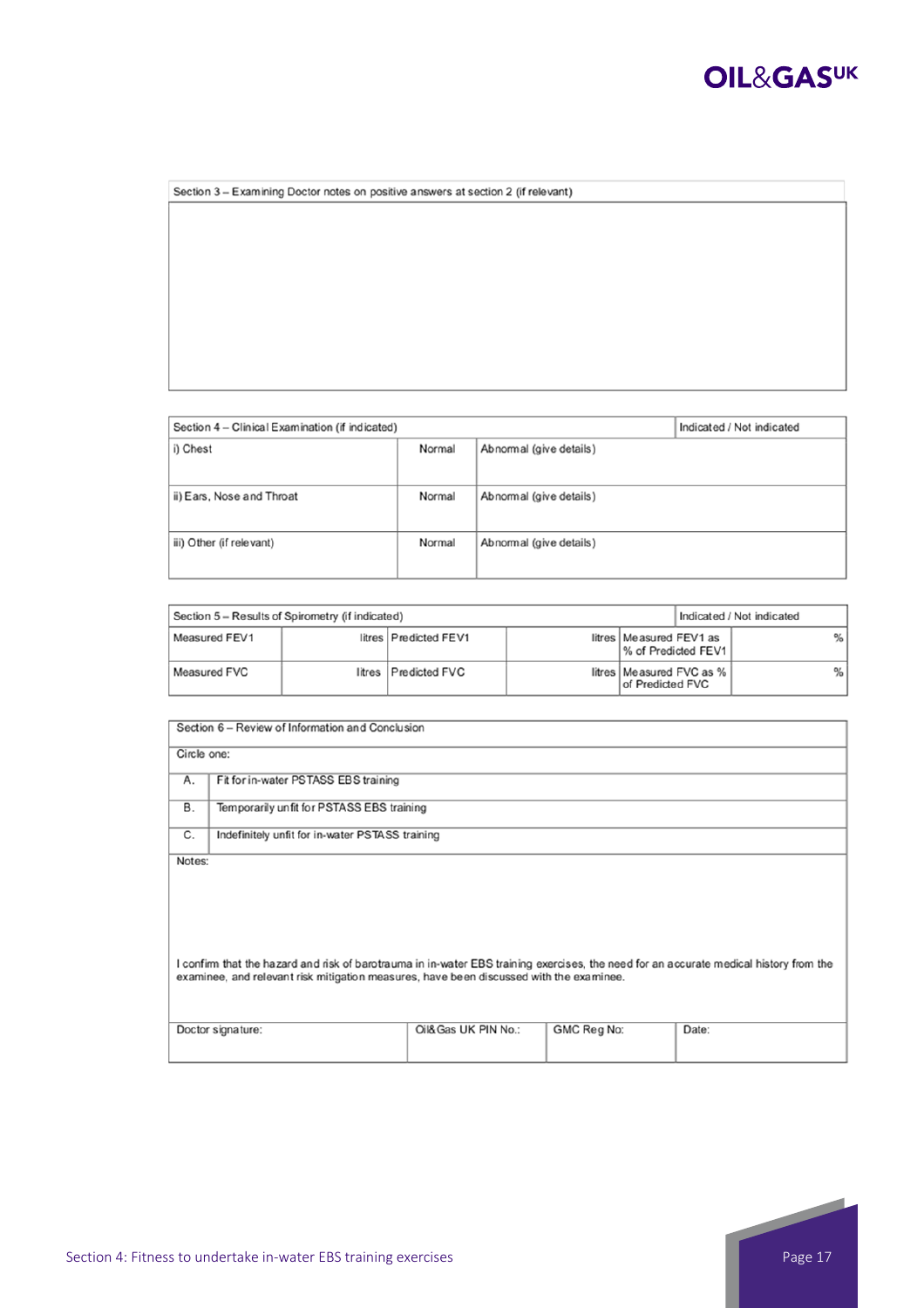

### 9 Advice Notes

General advice for all examinees/trainees (may be given verbally by examining doctors):

You are presently fit for in-water EBS training. However, if your medical condition changes between now and the training, you should advise the training centre. You will be asked about this at the training centre on the day of training itself. If you have a temporary medical condition (for example, a 'cold', flu, chest infection or 'ear trouble') on the day of training, you should tell the training provider about it.

The training exercises gradually increase in depth (although all depths are shallow) and complexity (although all are in fact straightforward) – if you develop any problems (such as breathing difficulty, ear pain, or anything else) at any stage in the exercises, you should advise the training staff immediately.

### Asthma

You are presently fit for in‐water EBS training. However, if your asthma worsens between now and the training, you should advise the training centre.

You should check your PEFR (peak expiratory flow rate) on the day of training. This should be 80% or more of your normal reading. If not, you should tell the training centre staff. You should already have a peak flow meter and know your normal peak flow reading, as part of your asthma treatment plan – if not, ask your GP, asthma nurse or asthma clinic about this now.

If your chest is tight or wheezy for any reason on the day of training, you should tell the training centre staff

You should take your asthma medication as usual on the days before, during and after training. In addition, you should take a usual dose of your 'reliever' inhaler as shortly as practical before commencing the pool exercises.

If you develop any asthma symptoms at any stage of the pool exercises, you should tell the training staff immediately.

### COPD

You are presently fit for in‐water EBS training. However, if your COPD worsens between now and the training, you should advise the training centre.

You should take any COPD medication you have been prescribed as usual on the days before, during and after training. In addition, you should take a usual dose of any 'reliever' inhaler you have been given as shortly as practical before commencing the pool exercises.

If you develop any chest symptoms at any stage of the pool exercises, you should tell the training staff immediately.

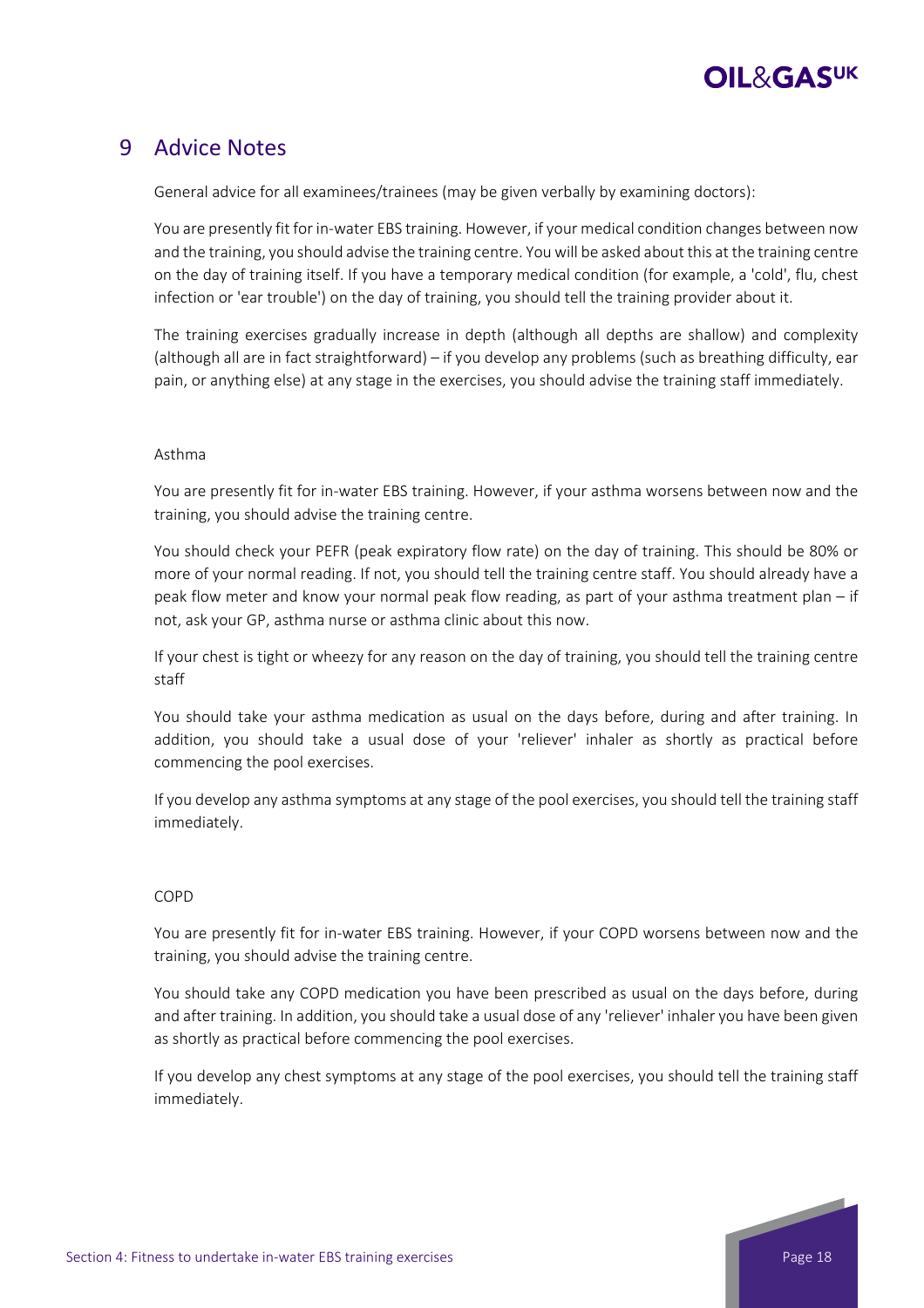### 10 Fit to Train Certificate Template

Certificate of Fitness

to undertake 'in‐water' training with PSTASS Category A Emergency Breathing Equipment

Name:

Date of Birth:

Employer:

Job Title:

This is to certify that the above named underwent assessment of his/her medical fitness to undertake in-water training with PSTASS emergency breathing equipment, in accordance with the Oil & Gas UK guideline for assessment of fitness to undertake training. The above named is

FIT

to undertake in‐water PSTASS EBS training.

Date of Assessment:

Signed:

Name:

Date: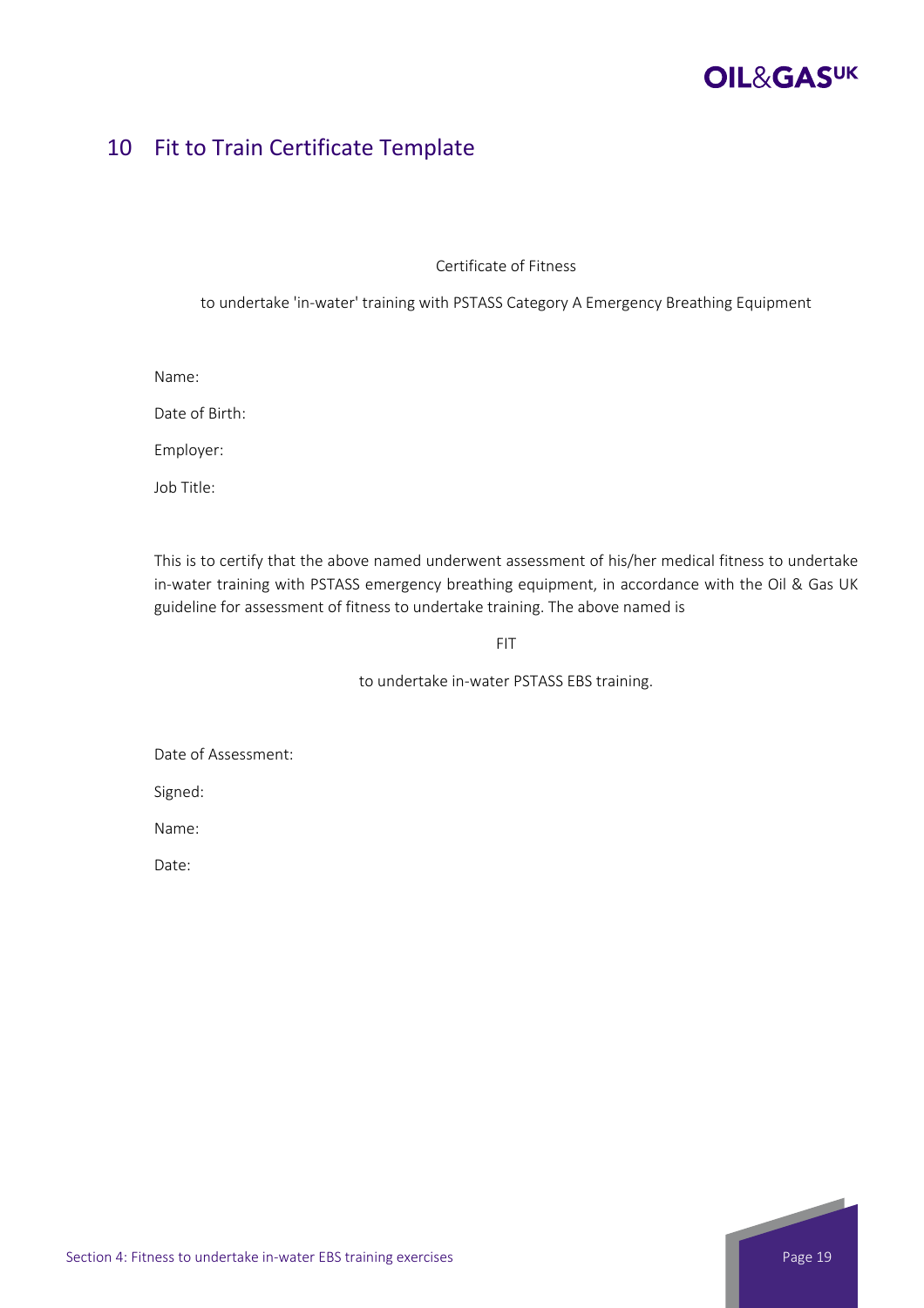

### 11 Unfit to Train Certificate Template

Unfit to Train Certificate

Date of Birth:

Employer:

Job Title:

The above named has NOT been found fit to undertake in-water EBS training, and is UNFIT to train

Date of Assessment:

Signed:

Name:

Date:

Issued following assessment of medical fitness to undertake in‐water training with PSTASS Category A emergency breathing equipment, in accordance with the Oil & Gas UK guideline for assessment of fitness to undertake training.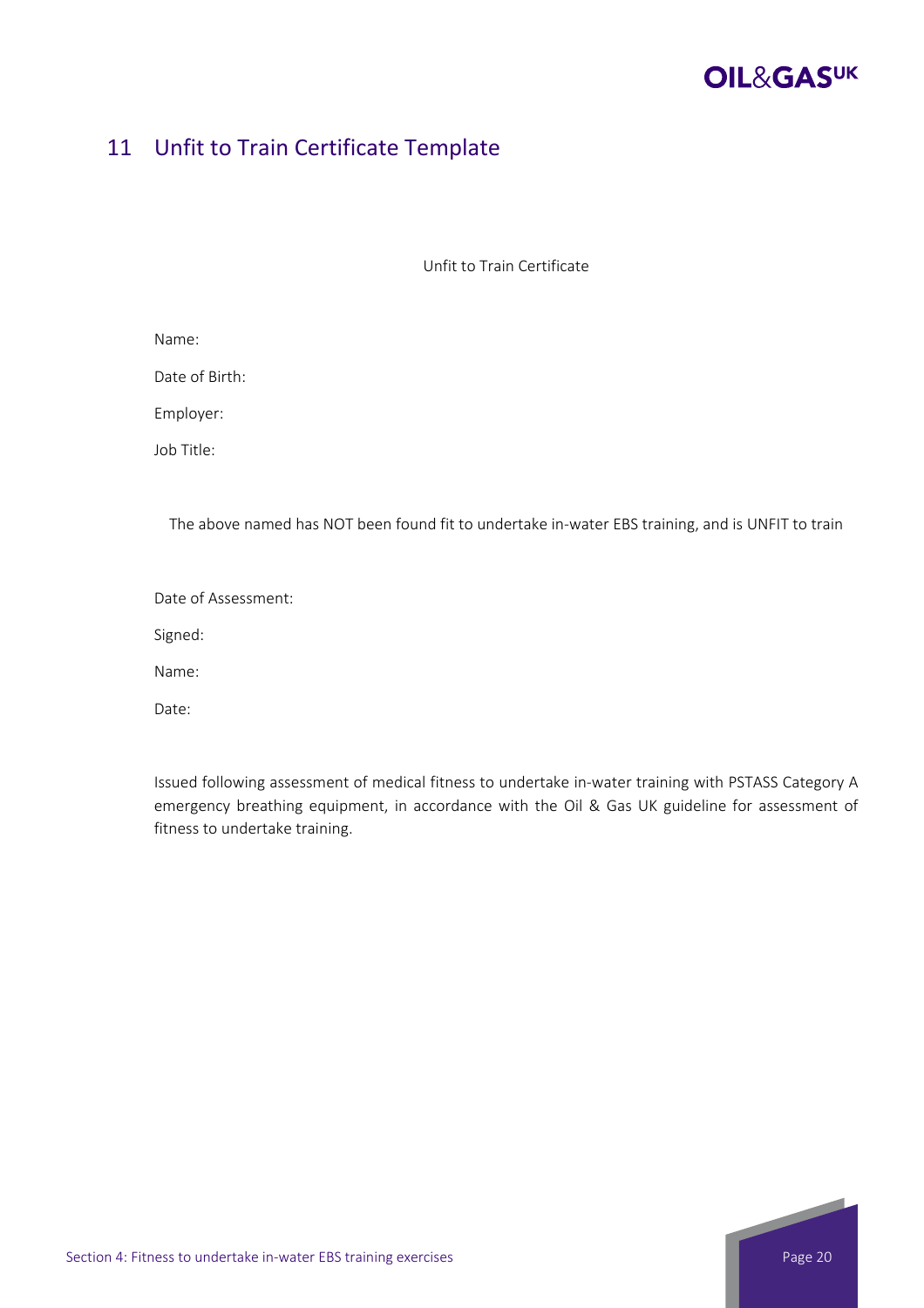### 12 Webinar

### 12.1 Recording

On 13<sup>th</sup> September 2017 Oil & Gas UK held a webinar to introduce this guidance to examining doctors. Approximately 200 of the total 1000 examining doctors on the list viewed the webinar. Participants were provided with the Explanatory Notes at paragraph 12.2, the Flowchart at paragraph 7, and a summarised version of the guidance at paragraph 3. A recording of the webinar in .mp4 format is provided with this guidance, but additional copies are available to examining doctors on request from: doctors@oilandgasuk.co.uk

### 12.2 Explanatory Notes

### Background:

Following a helicopter crash off Sumburgh in August of 2013 in which four passengers died (two from drowning, one from cardiac arrest, and one from an incapacitating head injury) the CAA directed the UK oil and gas industry to introduce a more easily deployed emergency breathing system, and the 'PSTASS' (Passenger Short‐Term Air Supply System) compressed‐air breathing apparatus was introduced to service for passengers on offshore helicopter flights in the UK sector of the North Sea in 2015. Following trials in November 2015 and December 2016, the HSE has concluded the risks of introducing PSTASS equipment into survival training courses can be sufficiently mitigated, and in‐water training exercises using PSTASS are expected to commence at survival training centres no later than January 2018.

### Risks of helicopter incidents:

CAP1145, the CAA report following the August 2013 crash, lists 24 helicopter incidents between 1992 and 2012, 7 (28%) of which involved fatalities. Many incidents were 'other' in nature (for example, lightning strike, landing gear problems) but three were ditchings(a controlled landing on water) and five were uncontrolled impacts with the sea (a crash). The overall rate of helicopter incidents was 1 in 588,235 flying hours (1 in 1.25 million flights) for a controlled ditching into the sea, and 1 in 357,142 flight hours (1 in 714,285 flights) for uncontrolled impact with the sea.

### The PSTASS system:



The PSTASS system consists of a small compressed air cylinder integrated into the passenger lifejacket, providing sufficient air for up to one minute, connected to a conventional demand valve and mouthpiece. The system is easily and rapidly deployable and being 'always on', has no need for operation of on/off switches for successful use.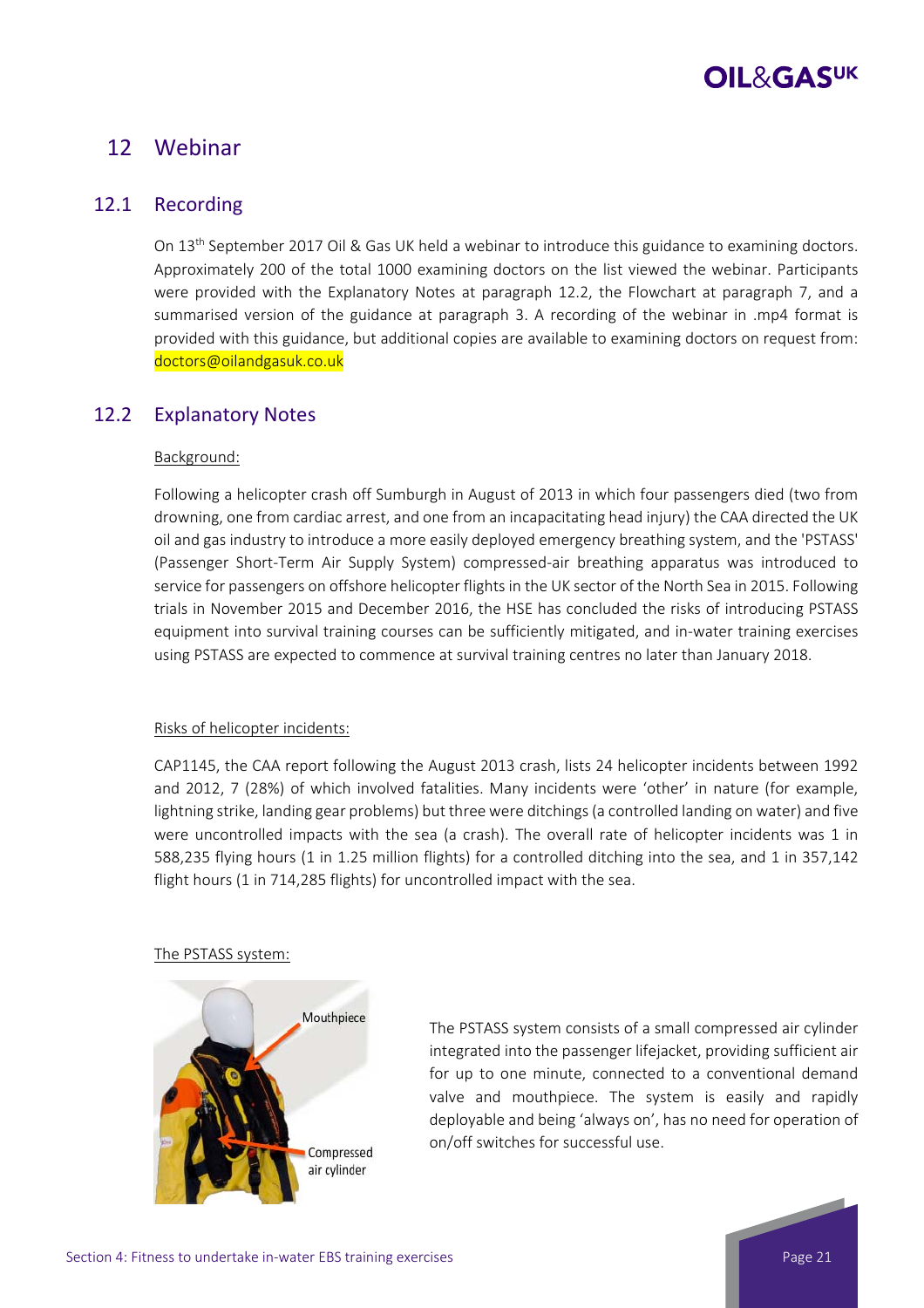

### The general hazard of breathing compressed air underwater:

The general hazards of breathing compressed gasses and/or air in water are well understood from both the commercial and recreational diving experience. The principle hazard to be considered for the helicopter scenario is that of overpressure damage ('barotrauma') occurring in gas-filled spaces in the body. The principle effects which could immediately cause harm both in training and in a helicopter emergency are pneumothorax and/or arterial gas embolism, which arise as a consequence of the relationship between gas volume and pressure changes with depth.

### Risk of barotrauma in commercial and recreational diving:

The 2003 British Thoracic Society guidelines on medical fitness to dive provide some figures on incident rates in Royal Navy submarine escape training, military diving, commercial diver training, and recreational diving. From these figures, the overall risk of barotrauma can be calculated to range from 1 in 76,968 (pneumomediastinum in military divers) through 1 in 200,527 (pneumothorax in military divers) to 1 in 491,000 (gas embolism in recreational divers). It is considered that for a trainee in normal health, the risk of barotrauma from in-water PSTASS training exercises (where the pressure and volume changes are substantially less – see below) should not exceed these figures.

### The nature of in‐water PSTASS exercises:

Survival training pool exercises will involve a series of six exercises with the PSTASS unit, beginning with facial immersion in the water, then minimal submersion of the head underwater, followed by a shallow underwater swim/pull along a bar on the side wall of the pool. Each exercise lasts at most 30 seconds, during which five or six breaths are taken from the EBS. The specific exercises are:

- a) deploy EBS above water, place face in water while floating on surface, breathe from EBS
- b) place face in water on surface, deploy EBS underwater and breathe from EBS

c) place face in water on surface, deploy EBS underwater (with non‐dominant hand) and breathe from EBS

- d) deploy EBS above water, then descend to maximum 70 cm depth, breathe from EBS
- e) descend to maximum 70 cm depth, then deploy EBS underwater and breathe from EBS

f) deploy EBS, swim/pull 'hand‐over‐hand' along a bar at maximum depth 70cm while breathing from EBS

The purpose of exercises a), b) and c) [figures 1&2] is to gain the trainee's confidence that the system will provide air without inhalation of water; the purpose of exercises d) and e) is to gain the trainee's confidence that the system can be deployed and used with the head and mouth submerged (figure 3), and the purpose of exercise f) (figure 4) is to gain the trainee's confidence that the system can be successfully used while moving through the water (as it would be in the cabin of an inverted ditched or crashed helicopter). Trials of the EBS system with volunteer subjects have shown universal positive feedback from trainees in meeting these objectives.

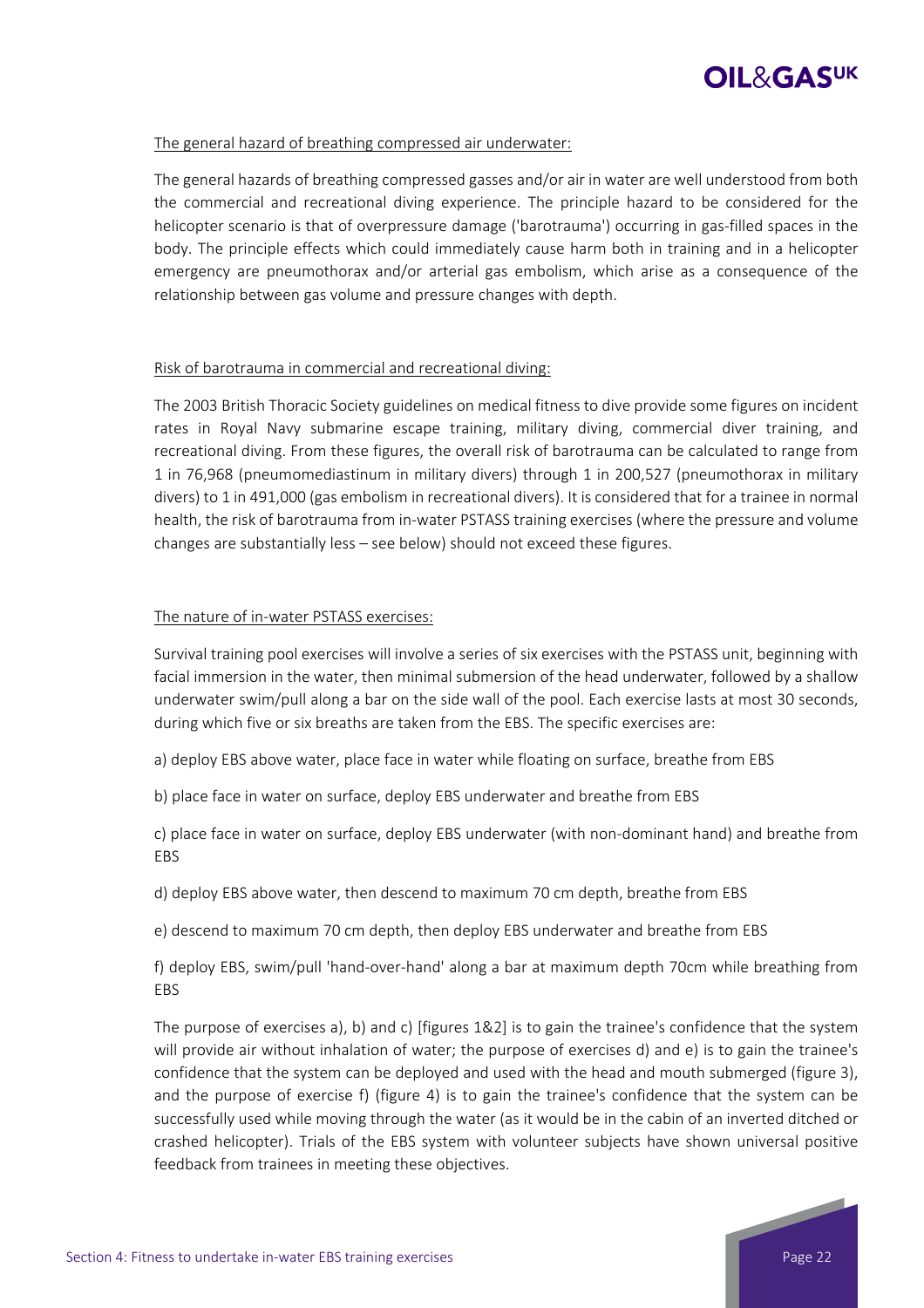

Fig 1: breathing at surface, and Fig 2: deploy EBS at surface: note much of thorax is out of the water, and demand valve is at ~15 to 20cm depth

Fig 3: breathe from EBS at ~50cms: head and thorax completely immersed



Fig 4: hand‐over‐hand pull along bar: bar at 70cm; buoyancy of body means thorax and head are shallower – back of head is'breaking surface', and depth of thorax/demand valve isshallower than 70cm.

In diving terms, the survival training exercises are closest in nature to the early stages (pool training exercises) of recreational scuba diving training, but will not reach the same depth. In addition, survival training using PSTASS differs from scuba diving in that offshore workers will not progress to open‐water diving in the cold or dark (survival training pools are warm [29 degrees C] and well‐lit); there is no requirement in survival training to undertake marked physical exertion (there is no need to swim against a tidal current, wear weights or large tanks, or pull a heavy 'umbilical'), and there is no need for the worker to rescue a 'buddy' or self-rescue (at least one safety diver in the pool at all times). The exercises do not require more than minimal in‐water physical effort and while it is known that immersion in water may cause an increase in cardiopulmonary system workload, for the vast majority of participants this should not result in significantly increased respiratory effort.

### Risk of barotrauma in PSTASS in‐water exercises:

The risk of barotrauma in the PSTASS exercises described is considered to be 'very low', and very much lower than in submarine escape training, military diving, commercial diver training, and recreational

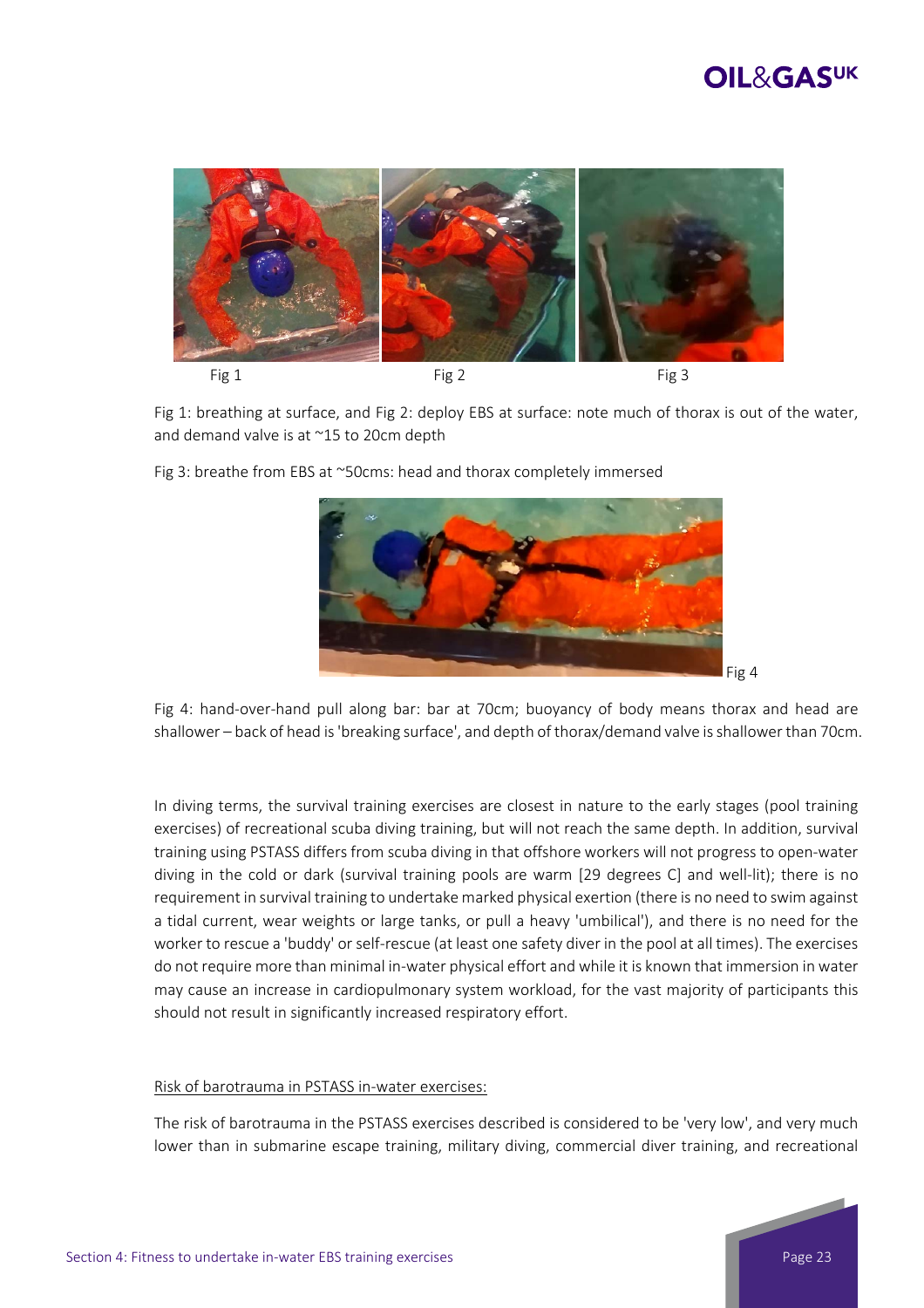

diving, for which there is some quantitative data. The potential pressure/volume relationships are much less extreme than in recreational or commercial diving, and the circumstances of the exercises are much less prone to panic-inducing incidents. Risk mitigating measures during survival training PSTASS exercises will include a) strict control of depth, b) progressive exercises to gain confidence and reduce scope for anxiety, and c) individual instructor/trainee direct supervision during exercises to ensure no breath-holding on ascent. BSAC (the British Sub-Aqua Club) reports training many thousands of recreational divers without a single known occurrence of barotrauma in pool training exercises in the past seventeen years, and experience from Canada has also been event-free to date (see below).

### PSTASS training experience in Canada

In-water HUEBA (Helicopter Underwater Emergency Breathing Apparatus, the same type of system as the UK PSTASS equipment) exercises were introduced into survival training in Canada in 2009. CAPP (the Canadian Oil & Gas UK equivalent) reports that at least 10,000 Canadian offshore workers have undertaken shallow‐water exercises similar to those which will be undertaken in the UK, and in addition have also undertaken SWET (Shallow Water Escape Trainer) chair training (which is NOT expected to be undertaken in the UK), without any reported adverse medical events. The Canadians have since gone further, introducing PSTASS equipment to HUET training exercises in June 2016, again so far without reported problems.

### Medical assessment considerations for PTSASS/EBS:

The assessment of recreational divers in the UK provides a useful reference point. In the UK, an offshore worker who wished to take up recreational sports diving (which could ultimately include open-water diving to the depth limit of air diving at 50metres) may do so by completing a self‐declaration form in which they confirm that they do not have any of a number of relevant medical conditions. Note that no specific medical examination or test is required. Those unable to make a declaration of absence of such medical conditions are required to contact a medical referee for further discussion and assessment, which may or may not involve specific medical examination or test(s). The UKDMC (UK Sports Diving Medical Committee) provides the rationale that it considers this a safe and appropriate system of medical assessment for a leisure activity.

The Health and Safety Executive (HSE) considers use of compressed air breathing equipment in survival training in principle to be 'diving at work'. This would legally require trainees to undergo a full commercial diver medical examination by an HSE Approved Medical Examiner of Divers. However, having observed the December 2016 pool trials of the specific five exercises described above, the HSE has subsequently exempted trainees from this requirement provided that they a) possess an in‐date Oil & Gas UK medical and that b) they also follow a similar system of self‐declaration of absence of relevant medical conditions. This is consistent with practice in Canada, where CAPP medical assessment for in‐ water PSTASS training (including PSTASS in HUET) is for the inclusion of a number of questions within the CAPP medical (Oil & Gas UK medical equivalent) to elicit a history of clinical pathology relevant to increased risk of barotrauma, with further assessment (involving specialist input in some cases) of those with a history of such pathology.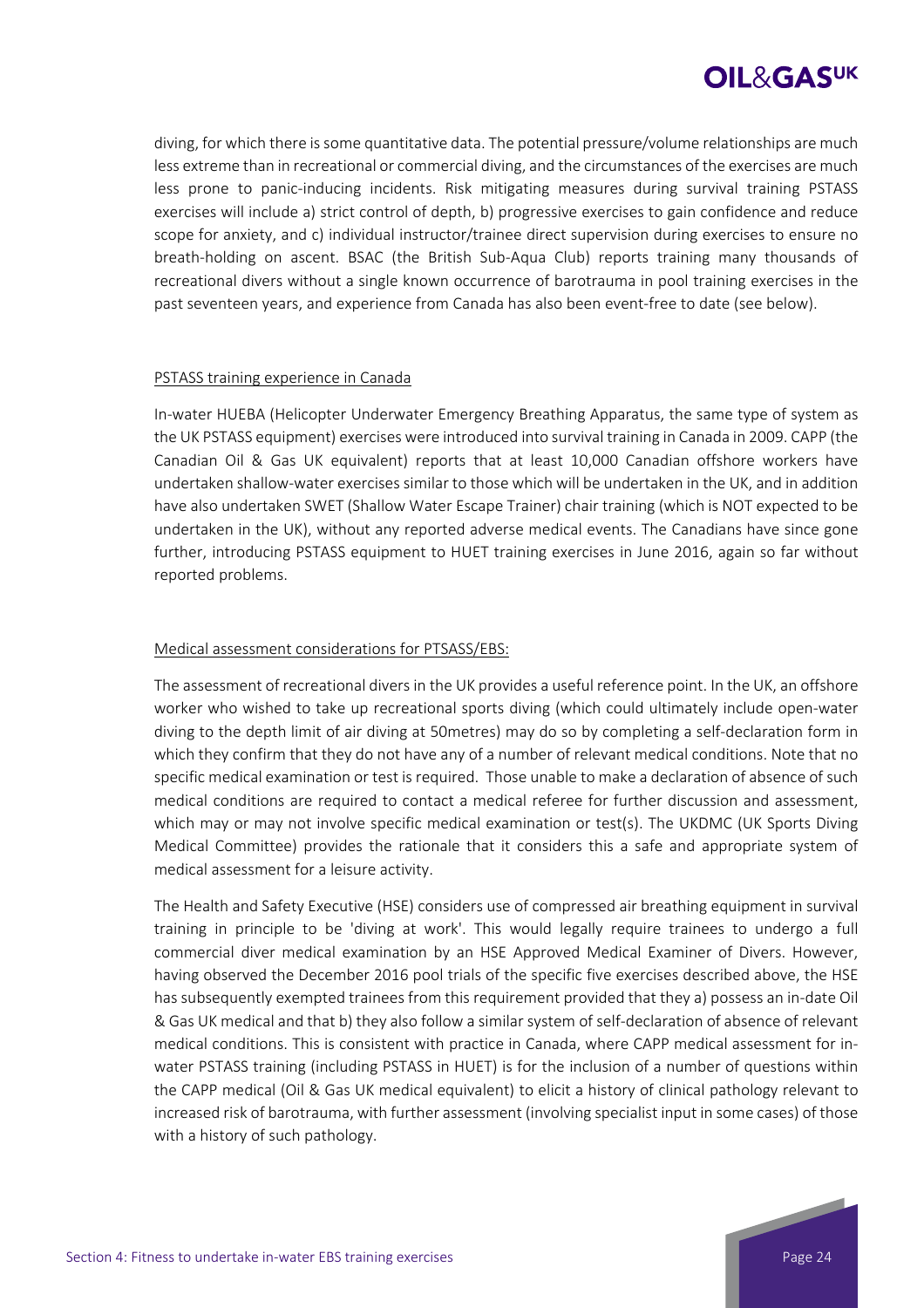

The Oil & Gas UK scheme for medical assessment of trainees prior to in‐water PSTASS exercises will be as follows:

1. Potential trainee completes a specific questionnaire, focused on (mostly respiratory) conditions that would improve the chance of identifying increased risk of barotrauma.

2. The potential trainee questionnaire answers are discussed with him/her, to clarify that the questions and their significance are understood, and where non‐negative answers are given.

3. Where the Oil & Gas UK doctor is satisfied that there is no history or clinical suspicion of a relevant medical condition, the trainee is certified 'fit to train'.

4. Where a history of relevant medical condition is apparent, the Oil & Gas UK doctor will perform relevant clinical examination and/or test(s) (for example, lung function tests), and use condition‐specific guidance to classify examinees as either 'fit to train' or 'unfit to train'. Where a medical condition is clinically suspected by the Oil & Gas UK doctor despite a negative history, the Oil & Gas UK doctor will perform relevant clinical examination and/or test(s) (for example, lung function tests), and refer appropriately for confirmation of diagnosis and reports to allow completion of assessment against the condition‐specific guidance.

The format of the assessment allowsfor documented discussion with the potential trainee of the nature of the hazard of breathing compressed air underwater, the risk of doing so applicable to the PSTASS exercises, the risk mitigation measures in training, provision of specific instruction to those 'fit to train' with medical conditions (e.g. asthma), and the trainee's understanding and acceptance of that advice.

There are some conditions (e.g. history of spontaneous pneumothorax, cystic fibrosis of lungs) which would be regarded as absolute contraindications to in‐water EBS training, while others (COPD for example) will be 'relative contraindications', the outcome of assessment depending on the extent and severity of the condition.

It is understood that oil and gas industry personnel found medically 'not fit to train' will likely be excused in‐water training, and will complete their survival training by 'dry‐training for EBS'.

### Supplementary explanation ‐ some Gas Law Physics

- Remember: a) Boyle's Law: Pressure x volume = constant 'k' (assuming constant temperature)
	- b) Pressure changes by 1 atmosphere (='bar') for every 10 metre change in depth
	- c) normal atmospheric pressure at the earth's surface is 1 atmosphere, not 'zero'

#### Physics of pressure and volume changes in a notional recreational (sports) diving problem scenario:

Divers typically suffer barotrauma in 'problem situations' resulting in acute anxiety and rapid ascent to the surface while breath‐holding. Consider a recreational scuba diver who dives to 30 metres below the surface: since pressure increases by 1 atmosphere for every 10 metres depth, at this depth the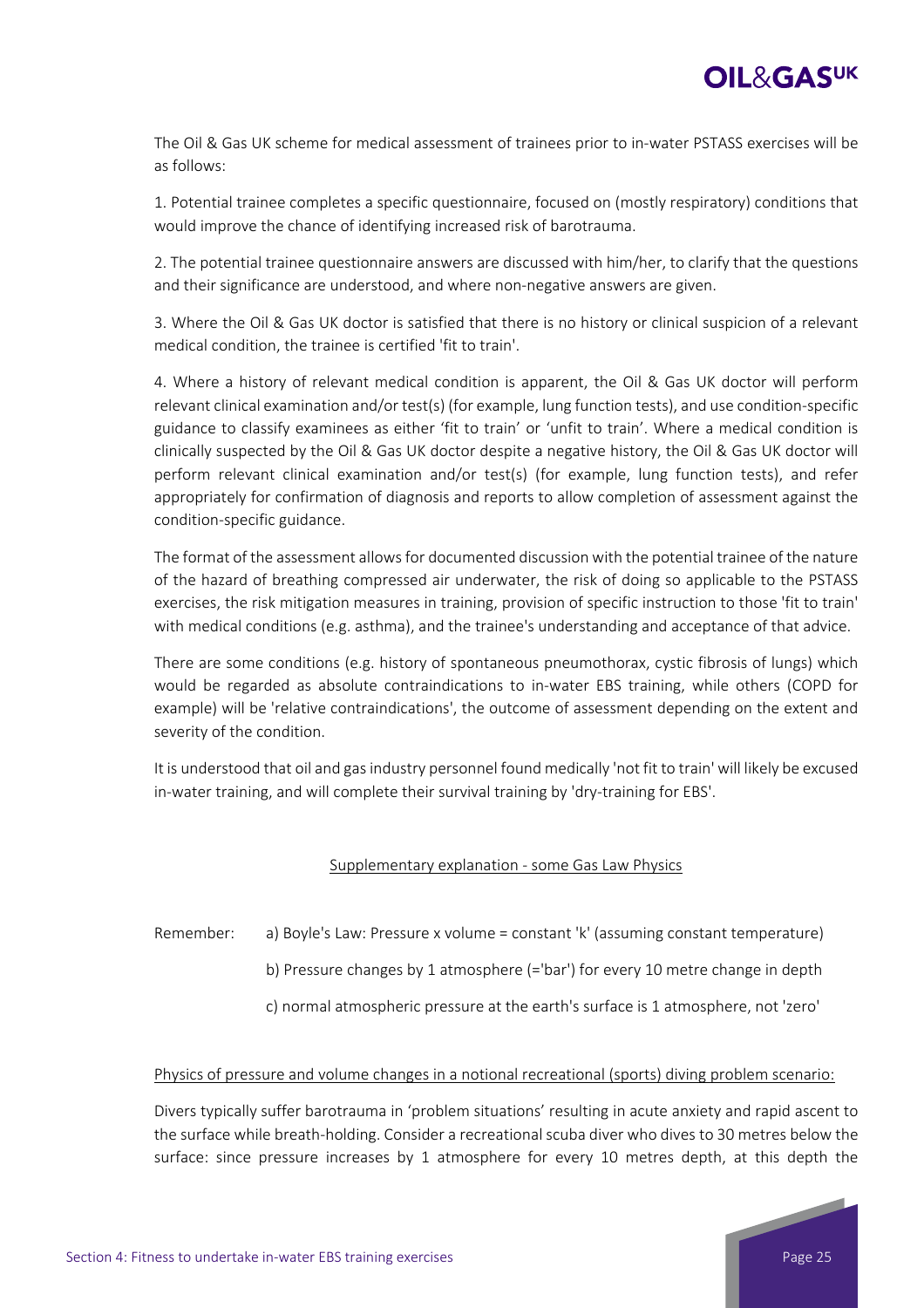

surrounding pressure is 4 atmospheres. Boyle's Law of gases(Pressure x Volume = constant 'k', assuming constant temperature) means that if the diver takes a breath (tidal volume) of 700mls, 'k' will be = 700 (V) x 4 (P) = 2800. In a rapid ascent while breath-holding and with the glottis closed, as the diver ascends to 20 metres, 'k' remains at 2800, pressure reduces to 3 atmospheres, and the volume of that tidal volume breath would increase (if able to freely expand) to 2800 / 3 = 933mls. At 10 metres pressure has reduced further to 2 atmospheres, and with 'k' still at 2800, volume would increase to 2800 /  $2 =$ 1400mls. As the diver reaches the surface, where pressure is 1 atmosphere, volume would reach 2800mls. These changes can be summarised in Table 1 below:

| Depth           | Original inspired<br>volume | Absolute<br>Pressure<br>(atmospheres) | 'k'  | New volume at depth |
|-----------------|-----------------------------|---------------------------------------|------|---------------------|
| Surface         | 700 mls                     | $\mathbf{1}$                          | 2800 | 2800 mls            |
| 10 <sub>m</sub> | 700 mls                     | $\overline{2}$                        | 2800 | 1400 mls            |
| 20 <sub>m</sub> | 700 mls                     | $\overline{3}$                        | 2800 | 933 mls             |
| 30 m            | 700 mls                     | $\overline{4}$                        | 2800 | n/a                 |

| Table $1$ – Boyle's Law at various depths |  |
|-------------------------------------------|--|
|-------------------------------------------|--|

While the actual physiological situation is clearly more complex (the discussion above ignores the volumes of air within residual volume and expiratory reserve volume, for example), figure 5 illustrating typical lung volumes during the respiratory cycle clearly showsthe nature of the hazard – in the situation described above, the diver's original tidal breath volume alone (ignoring residual and expiratory reserve volumes) of 700mls inhaled at 30m depth could increase to 2800mls at the surface. The 'extra' 2100mls increase on the original 700mls is alone a volume which is greater than the maximum further physiological expansion of histhorax, the inspiratory reserve volume (of approx. 2000mls). Provided the diver breathes normally during ascent, the 'extra' 2100mls volume is eliminated through respiration, but in breath‐holding with a closed glottis and no route for the excess volume to passto the surrounding environment via the mouth, gas expansion causes a corresponding 'overpressure' which may cause the 'extra' gas volume to rupture through the lung parenchyma to the pleural cavity (a pneumothorax), mediastinum, and/or enter the vascular system and be transported round the circulation as an arterial gas embolism (AGE), with potentially fatal effect.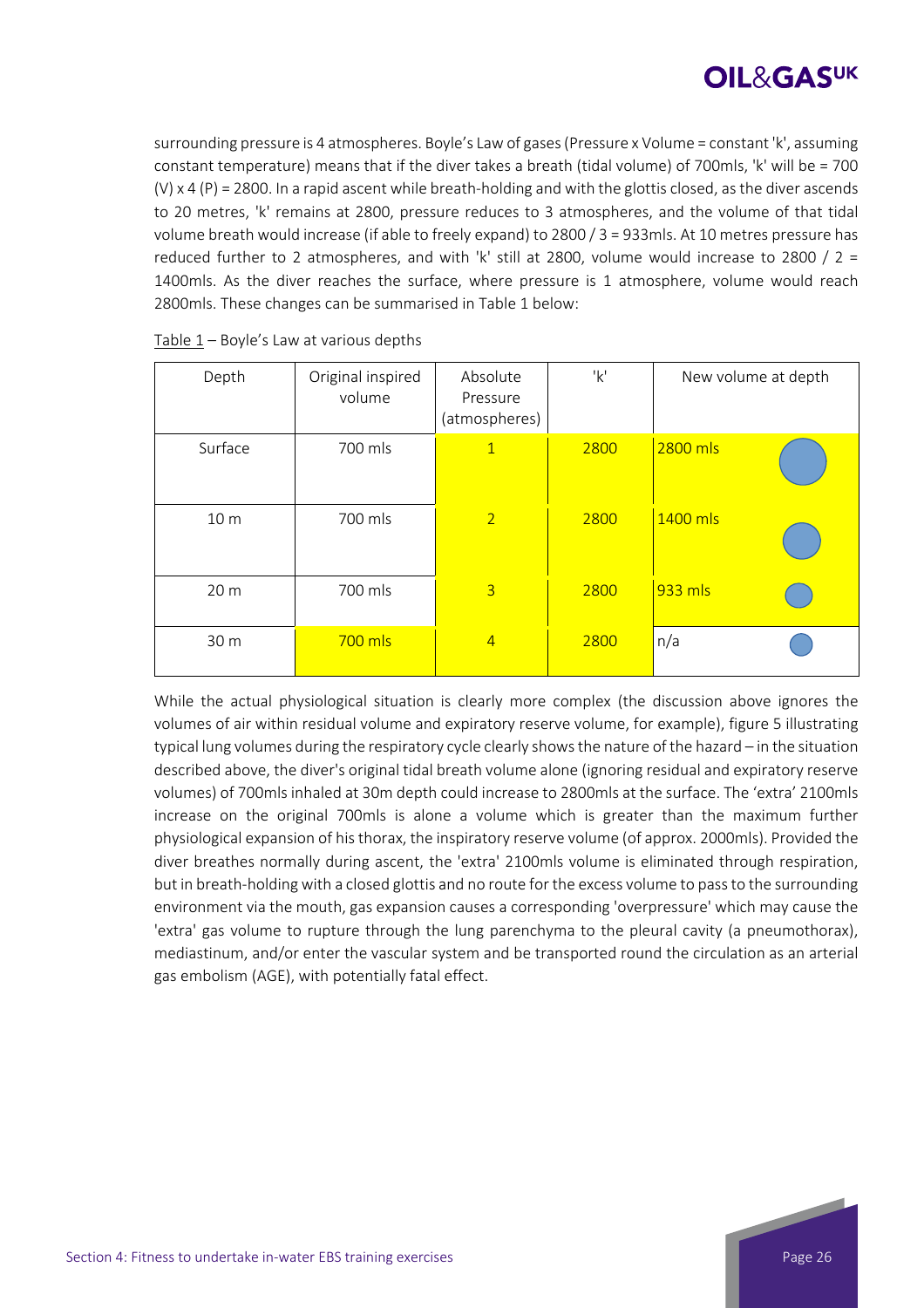

Figure 5 – typical lung volumes in respiratory cycle

### Physics of pressure and volume changes in PSTASS exercises:

The same pressure/volume calculations as were considered earlier for open‐water scuba diving may be performed for the PSTASS exercises. PSTASS training will take place at a maximum depth of 70 cm, at which the ambient pressure is 1.07 atmospheres (10m = 2 atm, 5m = 1.50 atm, 1m [100cm] = 1.10 atm, and 70 cm = 1.07 atm). Note that for most of the exercises the depth will be substantially shallower, as discussed later.

A tidal volume breath of 700mls taken at a depth of 70cm (=pressure 1.07 atmospheres) gives 'k' = 700 x 1.07 = 749, and in the worst‐case scenario of a breath‐hold and surface with closed glottis, this volume of air would tend to expand to 749 / 1 = 749mls at the surface. For a typical individual the 'extra' 49mls created by expansion due to ascent with closed glottis is a volume which appears to suggest low risk of barotrauma.

| Depth   | Original inspired<br>volume | Pressure<br>(atmospheres) | 'k' | New volume at<br>depth |
|---------|-----------------------------|---------------------------|-----|------------------------|
| Surface | 700 mls                     |                           | 749 | $749$ mls              |
| 70 cm   | 700 mls                     | 1.07                      | 749 | n/a                    |

If the additional volumes of the physiological residual volume (from fig 5, around 2000mls) and expiratory reserve volume (from fig 5, around 1300mls) are also included in the calculation, the results





at Table 3 are obtained:

Table 2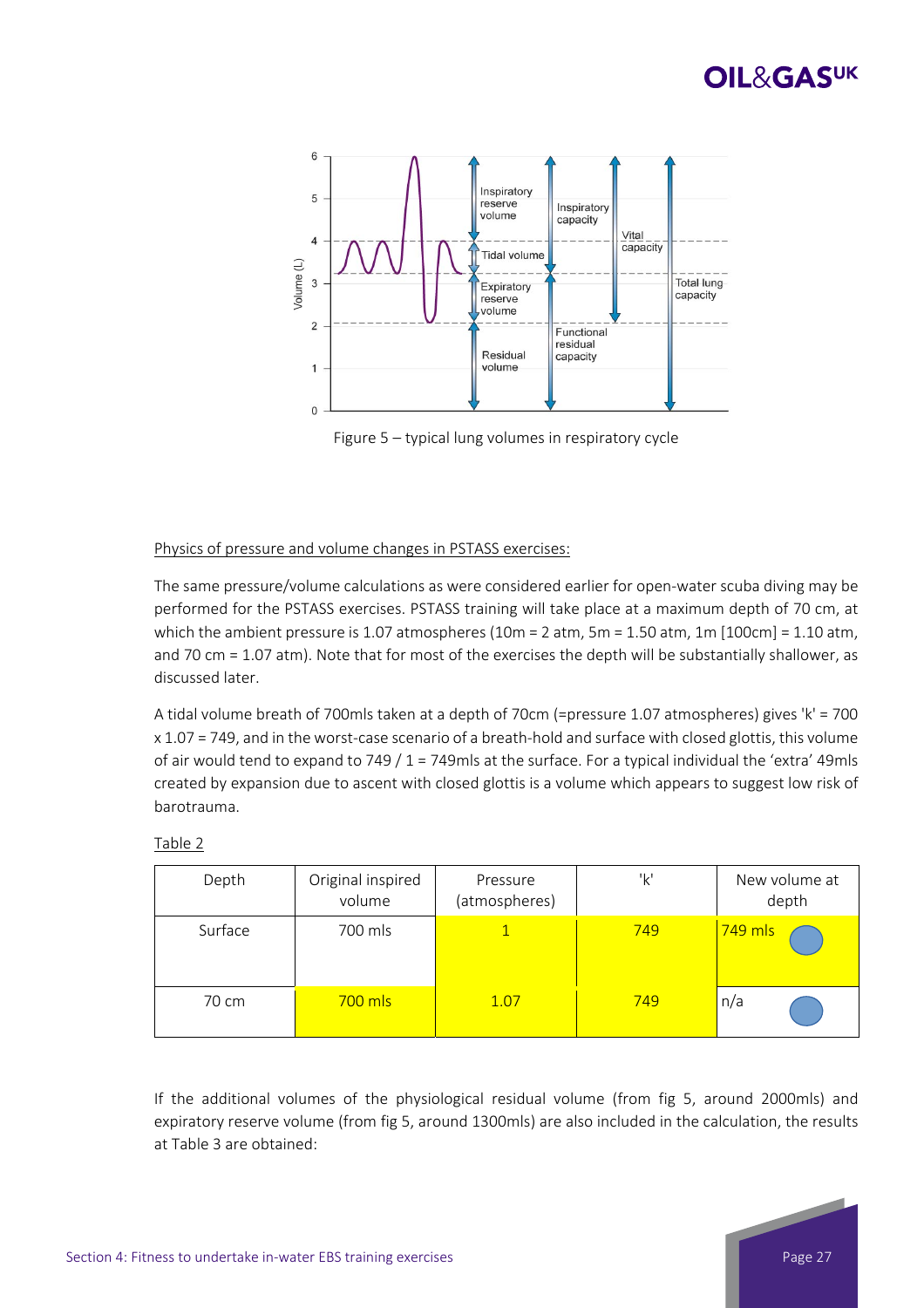

| Depth   | Original volume<br>(VT plus RV plus<br>ERV) | Pressure<br>(atmospheres) | 'k'  | New volume at<br>depth |
|---------|---------------------------------------------|---------------------------|------|------------------------|
| Surface | 4000 mls                                    | $\mathbf{1}$              | 4280 | 4280 mls               |
| 70 cm   | $700+2000+1300=$<br>4000 mls                | 1.07                      | 4280 | n/a                    |

Again, the 'extra' 280mls potentially created by expansion due to reduced pressure is a volume which appears to suggest low risk of barotrauma

In practice, the actual depth of the regulator, and hence inspired air pressure and potential for volume expansion, will be less. Expected values for depth and inspired air pressure for exercises a) to e) are:

- a) depth 15‐20 cm, pressure 1.015 to 1.02 atmospheres
- b) depth 15‐20 cm, pressure 1.015 to 1.02 atmospheres
- c) depth 30‐40 cm, pressure 1.03 to 1.04 atm
- d) depth 30‐40 cm, pressure 1.03 to 1.04 atm
- e) depth 15‐40 cm, pressure 1.015 to 1.04 atm.

For additional context, the deliberate respiratory tract 'overpressure' applied therapeutically by CPAP devices in treatment of sleep apnoea is typically 4‐16 cm of water, but can be 25‐30 cm of water.

### 12.3 Webinar Q & As

Table 3

A number of webinar participants posed questions. These, and the answers to them, are reproduced below:

1. The training providers are going to have to sort out those with medical issues long before they arrive for the course as most of us can't deliver a number of medicals at no notice when these trainees arrive.

A: it is intended that the fitness assessment will take place *prior to* attendance for training.

2. Also these are like SCUBA no-mask swims which many diver trainees find difficult first time.

A: The practical trials showed that trainees had no difficulty with the EBS apparatus. The exercises are structured in a progressive, confidence‐building manner, and the majority of trainees are expected to manage without significant difficulty.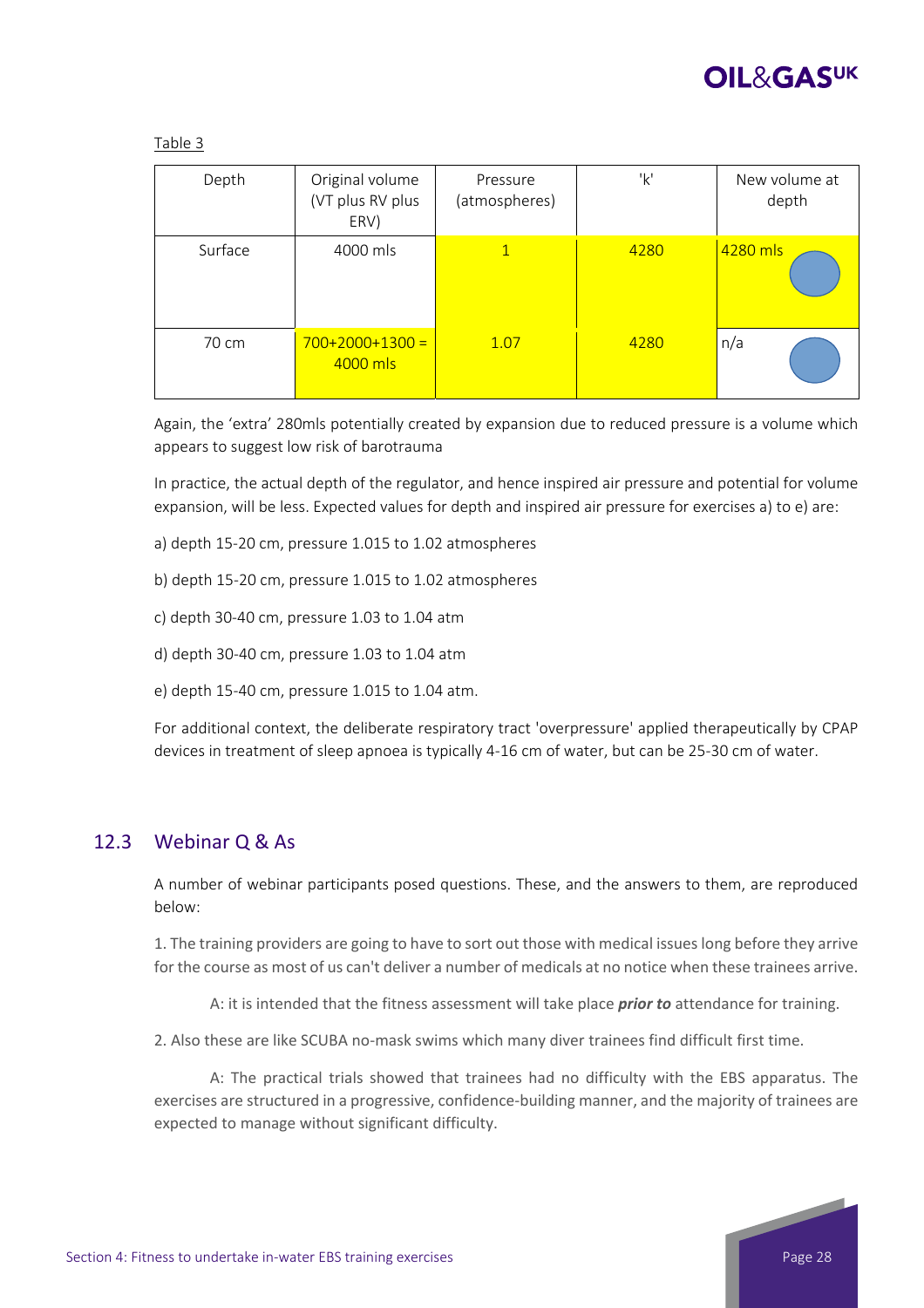

3. How do we approach the assessment of a person with bronchiectasis?

A: Persons with bronchiectasis should be assessed under the guidance notes for COPD. Note that the guidance applicable to 'known bullae or cysts' may be relevant.

4. Will we be able to get a copy of the questionnaire?

A: Yes – see paragraph 8

5. How does a "not fit for training" verdict impact on person's eligibility for OGUK certification?

A: It doesn't – they are two separate questions '(is the person fit for offshore work?' and 'is the person fit to undertake the specific in-water training exercises?')

6. Some personnel will have a worsening of their childhood asthma or current asthma with sea water ‐ does the use of hypertonic saline challenge testing have any role to be used in the certification of asthmatics or childhood asthma personnel?

A: No – the training pool water is chlorinated fresh water (the same as a swimming pool), not sea water, so this issue is not relevant to the assessment of fitness for training.

7. Do we create our own certificate or will OGUK create a generic certificate?

A: Certificate templates are at paragraphs 10 and 11.

8. Are OGUK members aware that this will have a cost implication?

A: The assessment should not be onerous in either time or resources for the majority of examinees, so it is not anticipated that examining doctors will charge burdensome fees.

9. Should the training site be equipped with a hyperbaric recompression chamber to treat arterial gas embolism associated with barotrauma, if it happened?

A: All training providers already employ safety divers working under diving at work regulations, and they will have a 'dive plan' which will include arrangements for response to dive-related medical events. This would be expected to include arrangements for contact with the nearest dive medical support service and hyperbaric chamber, and these same arrangements would provide for response to any barotrauma event occurring in a trainee.

10. Although probably exceedingly rare in practice, a client with Marfan's syndrome but no history of spontaneous pneumothorax ‐ fit to train?

A: The guidance applicable to 'other miscellaneous conditions' is relevant here.

11. Obtaining medical reports from GPs can be a problem. Would a covering letter from OGUK explaining the importance be helpful to send to the GP? Who pays for the report?

A: It is not envisaged that there will be frequent need for GP (or other) reports. If needed however, examining doctors will of course explain the context of their request for a GP report in their correspondence seeking it. It seems unlikely that additional separate correspondence to be read by GPs would elicit a more amenable response to requests for reports. The report should be paid for by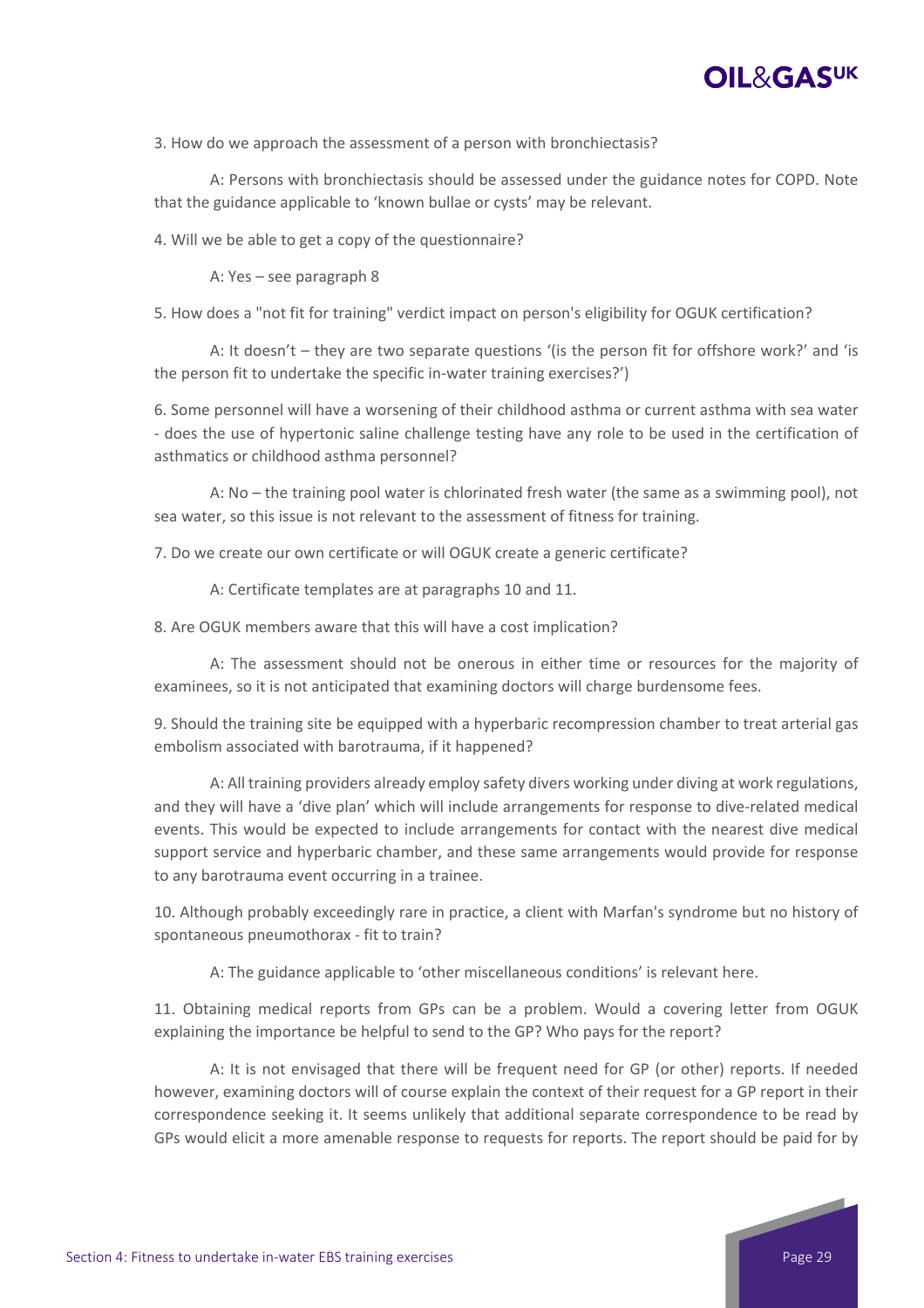the person paying for the assessment, but examining doctors should ensure they have agreement to meet the cost before incurring it.

12. If delegates attending training providers are coming from overseas they won't have been assessed before. If they have an assessment on the day and there is a problem would it not be the case that you could deem them fit for land based training so they can undertake their course?

A: There are over 1000 examining doctors in over 60 countries around the world, and it does not seem unreasonable to expect that persons should obtain certification of fitness to train before arriving in the UK for training. For those who are unable to do so, assessment may indeed result in a finding of unfitness or temporary unfitness while clarifying medical details. See paragraph 5 for expected outcomes in this event.

13. if the person fails this questionnaire – will he/she still be able to undergo training, but without compressed air?

A: See paragraph 5 – it is expected that this will likely be the case.

14. For COPD ‐ FEV1 of >50% is lower than that indicated in the OGUK medical guidelines. Why has this been set so low?

A: See response to question 5: there are two separate questions '(is the person fit for offshore work?' and 'is the person fit to undertake the specific in-water training exercises?') and two different questions can reasonably be expected to have two different answers.

15. Do you see the EBS/PSTASS system developing i.e. at depth as part of HUET?

A: Not a medical question as such, but answered by Trish Sentence of Oil & Gas UK – the question of introducing EBS training into HUET exercises is not presently under discussion.

16. The trainee can use bronchodilator before training but the situation is different in emergency, so, is it practical to allow patients on medication to do the training?

A: Yes, it is perfectly feasible for persons with asthma to take a dose of inhaler prior to pool exercises (as shown by the fact that this is and has been frequent practice among persons with asthma undertaking HUET exercises). The training and medical assessment have been structured and planned with the objective of reducing the probability of an emergency in training to a very low level, even for those with medical conditions requiring medication.

### 17. Will the separate EBS medical assessment certificate be included in the annual return form?

A: See paragraph 6: examining doctors will be required to return statistics of numbers of assessments done, numbers passed and failed, and reasons for failure.

#### 18. A worker with past history of decompression sickness, will it be a contraindication for the training?

A: No – the hazard of in‐water training is barotrauma, not decompression sickness. The depth and duration of the in‐water training exercises is not sufficient to pose any hazard of decompression sickness.